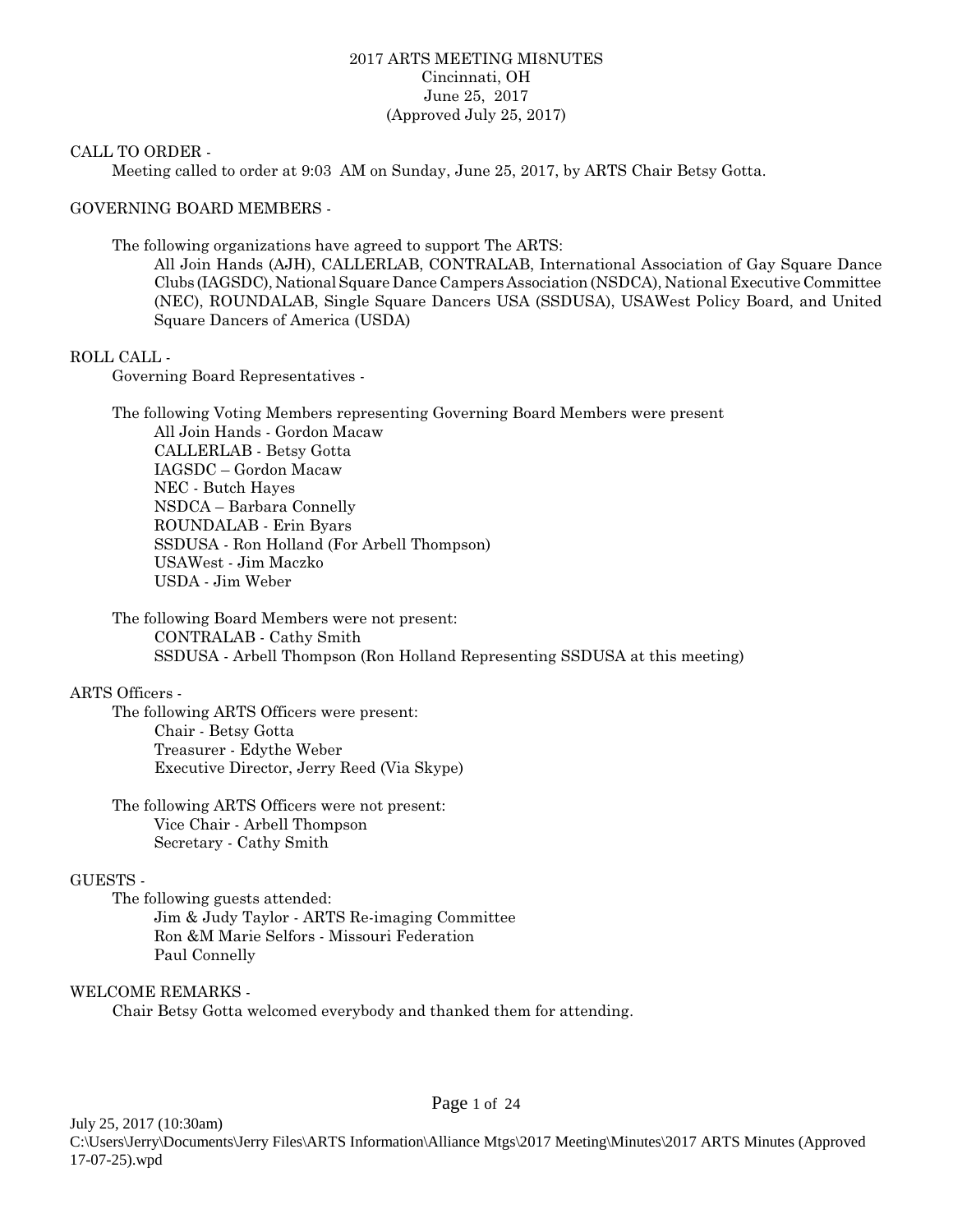Prior to approval of the agenda the Chairman asked if there were any additions, deletions, or changes to the printed agenda, there were none.

*MOTION: Be it resolved that the agenda be accepted as written. (MSC)*

#### MISCELLANEOUS REPORTS –

#### Treasurer Reports – (Attachment 1)

Edythe Weber, Treasurer, provided the financial report including Income & Expenses for the period June 30, 2016 through June 30, 2017. See Attachment 2 for details:

#### 1) Income:

| Donations -             |            |
|-------------------------|------------|
| Re-imaging Project -    | \$748.00   |
| Governing Board -       | \$2,100.00 |
| Other Donations -       | \$1,600.00 |
| <b>TOTAL Donations-</b> | \$4,448.00 |
| Dues -                  |            |
| Associate Dues -        | \$200.00   |
| Individual Dues -       | \$150.00   |
| <b>TOTAL DUES -</b>     | \$350.00   |
|                         |            |

| Fund Raising -        |          |
|-----------------------|----------|
| AmazonSmile Program - | \$23.90  |
| Add-A-Buck -          | \$52.48  |
| TechSoup -            | \$125.00 |
| TOTAL Fund Raising -  | \$201.38 |
|                       |          |

#### **TOTAL INCOME - \$4,998.48**

2) Expenses: Executive Director - \$1,200.00

|                            | \$267.64  |
|----------------------------|-----------|
| TechSoup Order -           |           |
| Advertising -              | \$575.00  |
| Grant Funds -              | \$200.00  |
| Internet&Web Related Exp - | \$99.95   |
| Meeting Expenses -         | \$26.17   |
| Printing & Reproduction -  | \$3.77.83 |

#### **TOTAL EXPENSES - \$2,746.59**

GAIN or LOSS - This year (2016/2017) Gain = \$2,251.89

Last Year (2015/2016) Gain = \$1,582.94)

#### Certificates of Deposit (CD) -

Edythe Weber, Treasurer, will provide a report of the CD's. The TOTAL FUNDS AVAILABLE below includes the following CD's:

1) CD# 3465 = Renewed to 8/2017 - \$5,344.44 2) CD# 3457 = Renewed to 10/2017 - \$5,230.93

July 25, 2017 (10:30am)

Page 2 of 24

C:\Users\Jerry\Documents\Jerry Files\ARTS Information\Alliance Mtgs\2017 Meeting\Minutes\2017 ARTS Minutes (Approved 17-07-25).wpd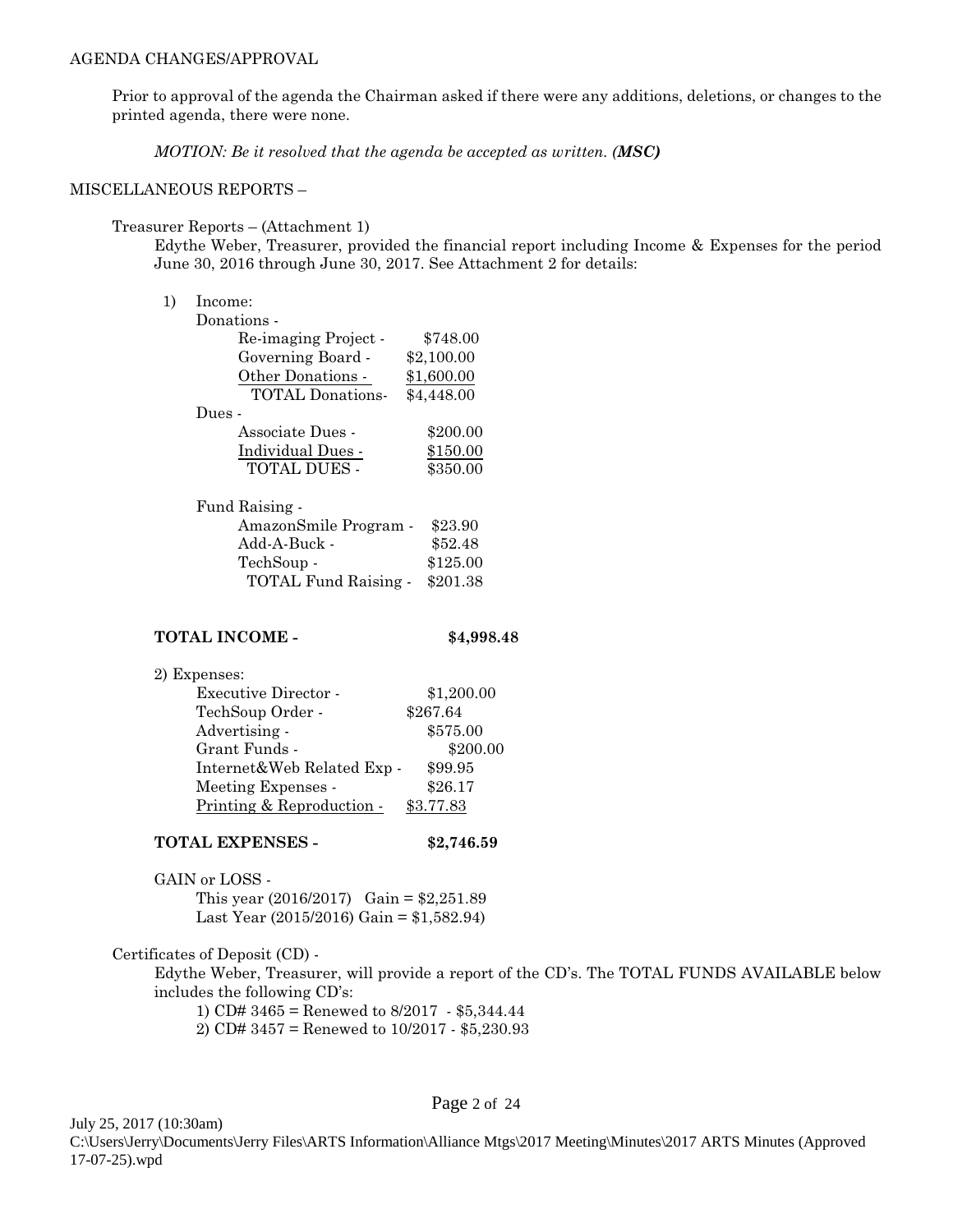#### **TOTAL FUNDS AVAILABLE: (June 30, 2017 = \$14,683.45**

 $(June 30, 2016 = $12,804.94)$ (June 30, 2015 = \$14,387.88)

Discussion of this item resulted in the following MOTION: *MOTION: Be it resolved that the Finance Report be accepted for filing. (MSC)*

DONATIONS AT THIS MEETING: NEC - \$500.00 USDA - \$500.00

#### Reports from past meetings - FYI

Copies of the minutes of the past meetings are available on the ARTS web site:

October 2002 (Cocoa Beach, FL); January 2003 (Washington, D.C.); Summer (June) 2003 ARTS Alliance Meeting (Oklahoma City, OK); Fall (October)2003 ARTS Planning Meeting (Orlando, FL); Spring (March) 2004 ARTS Meeting (Portland, OR); Summer (June) 2004 ARTS Meeting (Denver, CO); Fall (October)2004 ARTS Meeting (Orlando, FL); Spring (February) 2005 ARTS Meeting (San Antonio, TX); Summer (June) 2005 ARTS Meeting (Portland, OR); Fall (October) 2005 ARTS Meeting (Orlando, FL); April 2006 (Charlotte, NC); June 2006 (San Antonio, TX), October 2006 (Orlando, FL); March 2007 (Alexandria, VA); July 2007 (Charlotte, NC), October 2007 (Orlando, FL), February 2008, Long Beach, CA; June 2008 (Wichita, KS); October 2008, (Orlando, FL); February 2009, (Louisville, KY); June 2009 (Long Beach, CA); October 2009 (Newark, NJ); March 2010 (Detroit, MI); June 2010 (Louisville, KY); June 2011 (Detroit, MI); March 2012 (Oklahoma City, OK); June 2013 (Oklahoma City, OK); June 2014 (Little Rock, AR); June 2015 Springfield, MA; June 2016 Des Moines, IA

#### Confirm Actions by the ARTS Board & Officers Since The Last Meeting - (Attachment 2)

It is policy that at each Board meeting the Board will review and vote on the actions taken by Email by the Board and the Officers since the last meeting. This item concerns a discussion and vote to confirm the actions taken by the ARTS Governing Board and the ARTS Officers since the June 2015 ARTS Meeting. Discussion of this item resulted in approval of the following MOTION:

*MOTION: Be it resolved that the actions taken by the ARTS Governing Board and Officers since the June 2016 ARTS meeting be confirmed. (MSC)*

#### NSDC Information -

#### Showcase Of Ideas Funding -

Patty Wilcox has been authorized to submit a request for reimbursement for expenses to ship Showcase materials. Patty reported there are no expenses for this year.

#### Ads Daily Program Books -

There is agreement we should purchase ads in NSDC Daily Program Books. These ads will include information about the education seminars we are providing. If appropriate, one of the ads will provide general ARTS information or other specific information we want to feature. Jim Maczko thanked Erin Byars for the work she did updating the ads.

#### 66TH NSDC (2017) Cincinnati, OH - FYI

We provided Education Seminars, participated in the Showcase of Ideas, and hosted a Trail End Dance.

#### ARTS Tri-Fold Brochures and The Dance Fact Sheet

Both documents were available at the Trail End Dance, on the Showcase Of Ideas, and at the ARTS seminars. A significant number of both documents were distributed during the convention. There is a need for more copies, this issue was discussed later in the meeting.

Page 3 of 24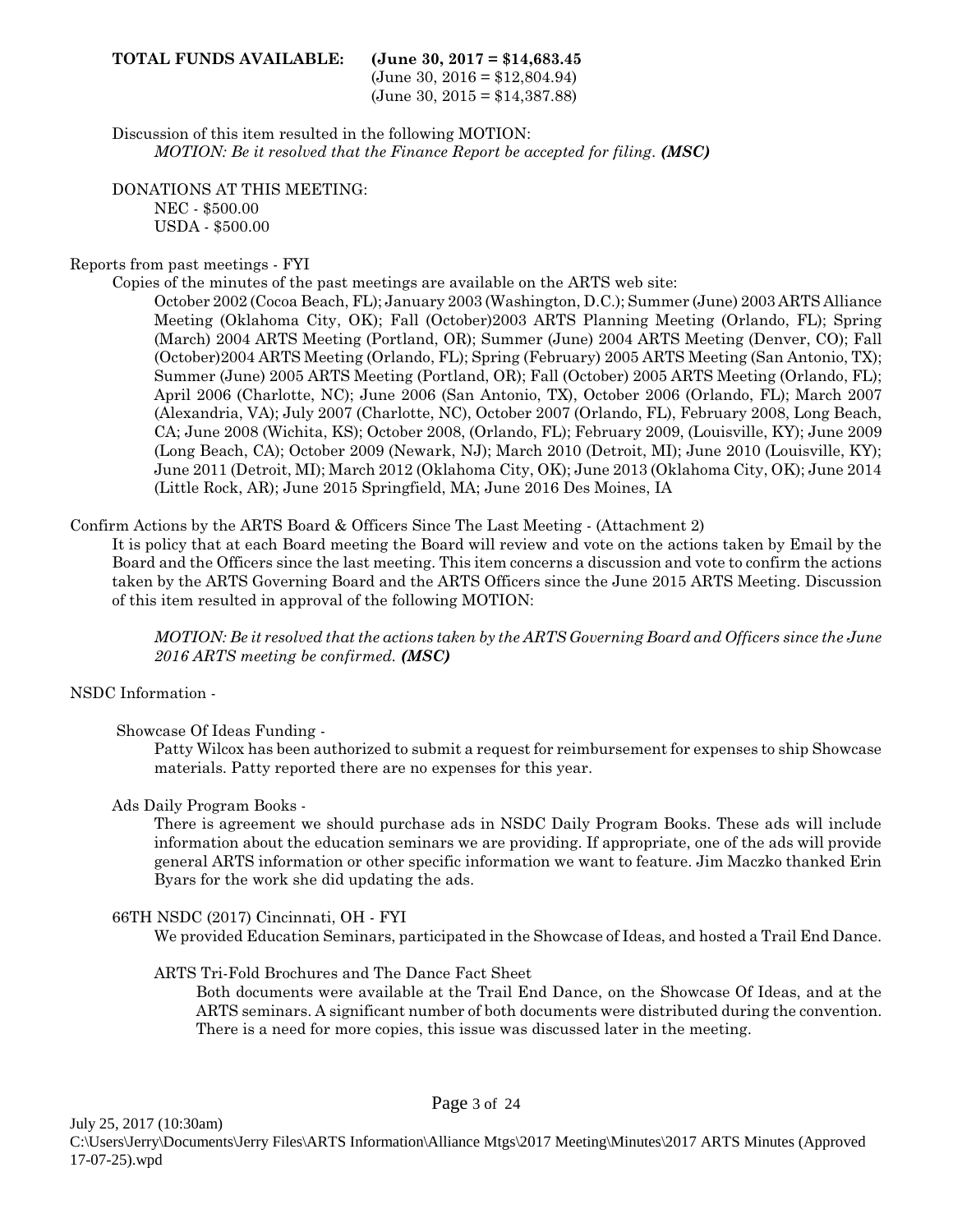#### Showcase Of ideas -

We had a display in the Showcase. Patty will be asked to provide a brief report.

#### Ads in the daily program books-

We purchased ads in 66<sup>th</sup> NSDC Daily Program Books. Jim Maczko will be asked to provide a brief report.

#### Education Seminars

We hosted and staffed two education seminars. These seminars were part of the Club Leadership Program. The seminars were staffed by Mike Hogan, Jim Maczko, Jim & Judy Taylor, and Jim Weber. The seminars were very well attended and there was considerable interest in the presentations. Betsy noted the Education Committee Members were very helpful and their efforts helped increase the number of attendees. There were nearly 75 people at each of the seminars.

#### Trail End Dance

The Board has approved a MOTION that we will host a Trail End Dance prior to all future NSDC.

We hosted a Trail End dance on Wednesday evening. Betsy & Roy Gotta coordinated the staff and served as MC. Roy reported the dance was very well attended with nearly 25 squares. A total of \$25.00 was donated to The ARTS during the dance. ARTS documents and Re-Imaging material were available at the dance.

The overall impression at this convention was that The ARTS was very well represented and that we received some very positive exposure. There were comments that we should obtain a large banner promoting The ARTS and that we should display this banner during future Trail End or After Party Dances. Roy Gotta indicated he will arrange for the banner. We will need to coordinate getting the banner to Kansas City, MO for the 67<sup>th</sup> NSDC.

#### 67TH NSDC (2018) Kansas City, MO (June 27-30, 2018) -

We plan to provide Education Seminars, participate in the Showcase of Ideas, and host a Trail End Dance. Jerry Reed has contacted the 67th NSDC General Chairman and requested contact information for NSDC Committee Chairmen for our areas of interest. Plans and communications will be in the following areas: 1) Education Seminars, 2) Showcase OF Ideas, 3) Trail End Dance

#### ARTS Tri-Fold Brochures and The Dance Fact Sheet

Discussion of this item resulted in agreement on the following:

- 1) Update either document There was agreement that both documents should be reviewed for possible updates. This issue was discussed under a separate agenda item. See that discussion late in these minutes.
- 2) Printing more copies There was agreement that additional copies of both documents are needed. This issue was discussed under a separate agenda item. See that discussion late in these minutes.
- 3) Copies in convention packages This item concerns placing a copy of the documents in the convention packages. Discussion of this item resulted in agreement that it would be better to place the following items in the packages: 1) An information sheet publicizing our seminars, and After Party Dance and 2) A copy of the Membership Form. Jim & Edythe Weber indicated they will be helping stuff the packages.

Jerry Reed will submit this request to the  $67<sup>th</sup>$  NSDC General Chairman.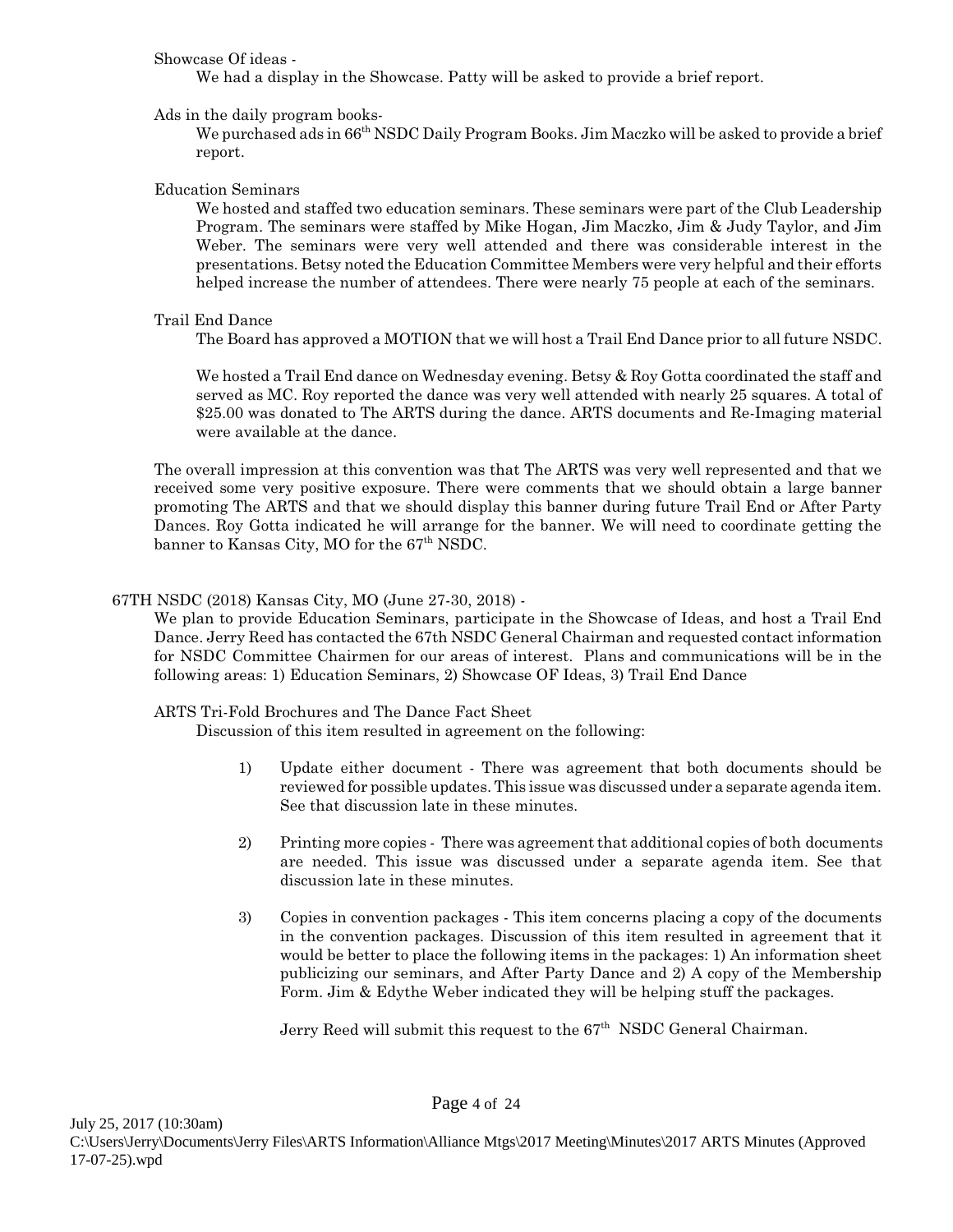#### Showcase Of ideas -

We plan to participate in the Showcase of Ideas. Patty Wilcox & Jim Maczko were asked to coordinate our participation.

#### Ads in the daily program books-

We plan to purchase ads in  $67<sup>th</sup>$  NSDC Daily Program Books. Discussion of this item resulted in the following action:

*MOTION: Be It Resolved That: Jim Maczko be authorized to coordinate the placement of and payment for ads in the daily program books for the 67th NSDC. (MSC)*

Jim Maczko will coordinate: 1) Update; 2) Negotiate contract/cost; and 3) Coordinate submission of ads to NSDC committee.

#### Education Seminars

The Executive Director has made initial contact the Education Chairman regarding the Education Seminars. We plan to do seminars as we have in the past. Reportedly, our seminars will be part of the Club Leadership Program. Therefore, we will present the same topic in both seminars. Jerry Reed will coordinate the staff for the seminars and submit description to the 67th NSDC Committee

#### Trail End Dance

The Board has approved a MOTION that we will host a Trail End Dance prior to all future NSDC.

The Executive Director has contacted the General Chairman and requested approval to host a Trail End Dance on the Wednesday prior to the  $67<sup>th</sup>$  NSDC. Unfortunately, our request was not approved. The General Chairman has agreed that we can host an After Party dance. We plan the dance to be a Plus dance with Rounds. Betsy & Roy Gotta to coordinate the staff for the dance and to serve as MC.

Jerry Reed will coordinate details with the General Chairman, including asking to get on a "waiting list" for a Trail end Dance.

There was agreement that having a large banner publicizing The ARTS should be obtained and displayed. It was further agreed that having promotion materials, including Membership Forms and donation box would be a good idea. We will need to identify volunteers to help staff an ARTS Information table and to accept donations

#### 68TH NSDC (2019) Atlanta, GA (June 26-29, 2019) - FYI

We plan to provide Education Seminars, participate in the Showcase of Ideas, and host a Trail End Dance. Jerry Reed has contacted the 68th NSDC General Chairman and identified the areas of support the ARTS is offering: 1) Education Seminars, 2) Showcase OF Ideas, 3) Trail End Dance, and 4) Ads in Daily Program Books.

Jerry will continue to coordinate with the 68th NSDC committees.

#### 69TH NSDC (2020) Spokane, WA, (June 17-20, 2020) - FYI

#### **It is important to note - the dates for this NSDC have been changed to one week earlier than normal. The ARTS will help publicize the new dates for the convention.**

We plan to provide Education Seminars, participate in the Showcase of Ideas, and host a Trail End Dance. Jerry Reed will contact the 69th NSDC General Chairman (Don & Cheryl Pruitt [canddpruitt@msn.com](mailto:canddpruitt@msn.com)) and request contact information and identify the areas in which we plan to support the NSDC: 1) Education Seminars, 2) Showcase OF Ideas, 3) Trail End Dance, and 4) Ads in Daily program Books.

Page 5 of 24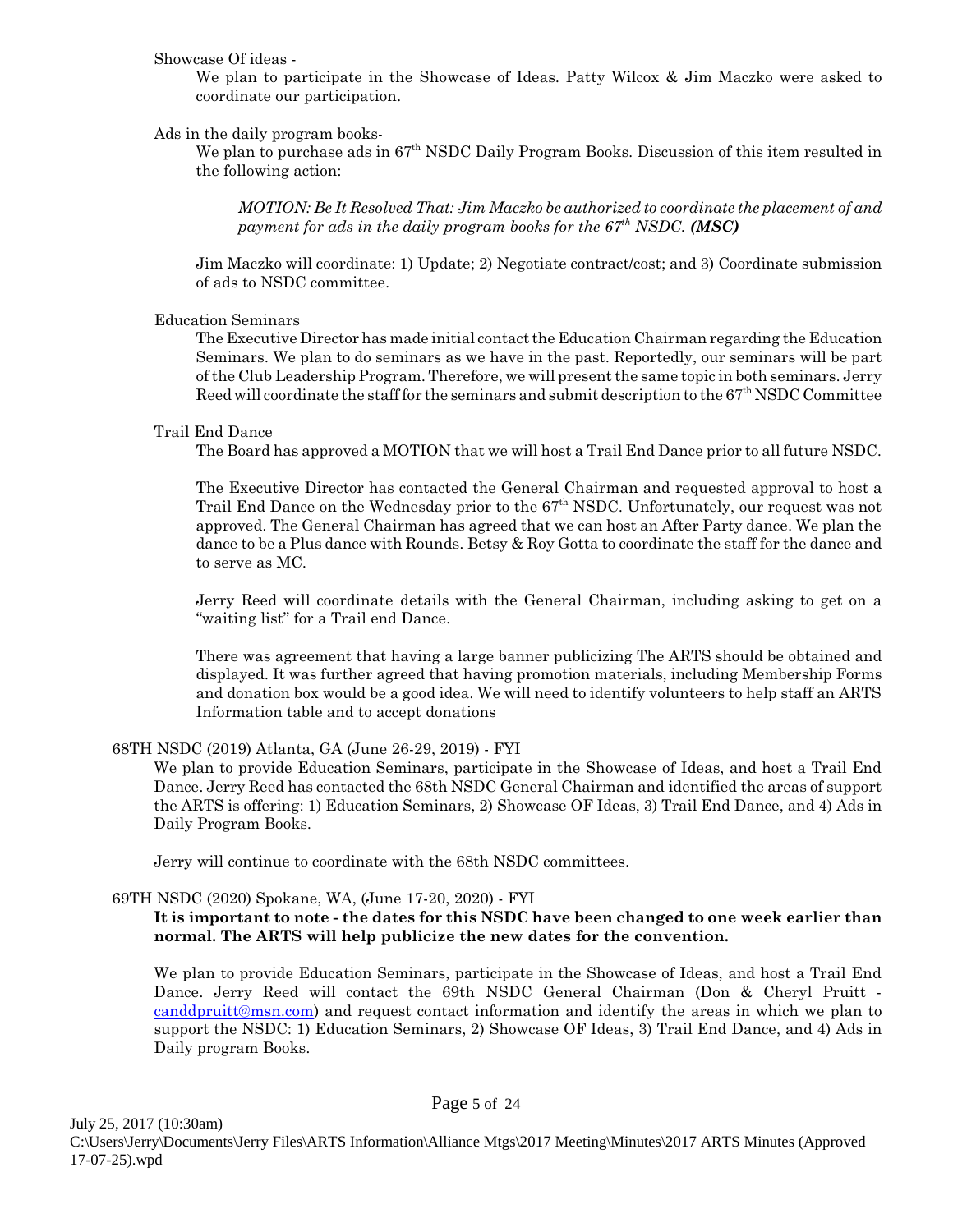The program Chairman is Sam & Linda Margheim - [sam@nsdcnec.com](mailto:sam@nsdcnec.com) and Education Chairman is Butch & Ampie Hayes - [hayeshomer@msn.com](mailto:hayeshomer@msn.com)

#### 70TH NSDC (2021) Jackson, MS (June 23 - 26, 2021) - FYI

We plan to provide Education Seminars, participate in the Showcase of Ideas, and host a Trail End Dance. Jerry Reed will contact the 70<sup>th</sup> NSDC General Chairman and identify the areas of support the ARTS is offering: 1) Education Seminars, 2) Showcase OF Ideas, 3) Trail End Dance, and 4) Ads in Daily Program Books.

#### 2017 USAWest Convention -

This item concerns a discussion of the 2017 USAWest Convention to be held August 17 - 19, 2017 in Rock Springs, Wyoming and the Sweet Water Convention Center.

#### Ads Daily Program Books -

Jim Maczko reported there are no programs books planned for the 2017 convention. This item will be removed from future agenda.

#### Education Seminars -

Jim Maczko reported there were no ARTS seminars in 2016. If appropriate, Jim Maczko and Jim & Judy Taylor will coordinate seminars to include information regarding our ongoing Square Dance Re-Image Project and other information about The ARTS.

#### ARTS Tri-Fold Brochures and The Dance Fact Sheet

There has been agreement that we will distribute both documents at USAWest conventions. Jim Maczko reported there are enough copies for the 2017 convention.

#### 2018 USAWest Convention -

The 2018 convention will be held in Reno, NV. Erin Byars reported there are over 200 registered for the convention at this time. This item will be discussed further during the 2018 ARTS meeting

#### Ads Daily Program Books -

Jim Maczko reported there are no programs books planned for the 2018 convention. This item will be removed from future agenda.

#### 2 Education Seminars -

Patty Wilcox reported Bonnie Abramson is the Education Chairman. There was agreement we will contact Bonnie to discuss providing education seminars to include information regarding our ongoing Square Dance Re-Image Project and other information about The ARTS.

#### ARTS Tri-Fold Brochures and The Dance Fact Sheet

As has been discussed, both documents will be reviewed and updated as needed.

#### 2019 USAWest Convention -

The 2019 convention will be held in Boise, ID. Plans will include Education Seminars, Showcase Of ideas, and a new idea for a caller school prior to the convention. This item will be discussed further at the 2018 ARTS meeting.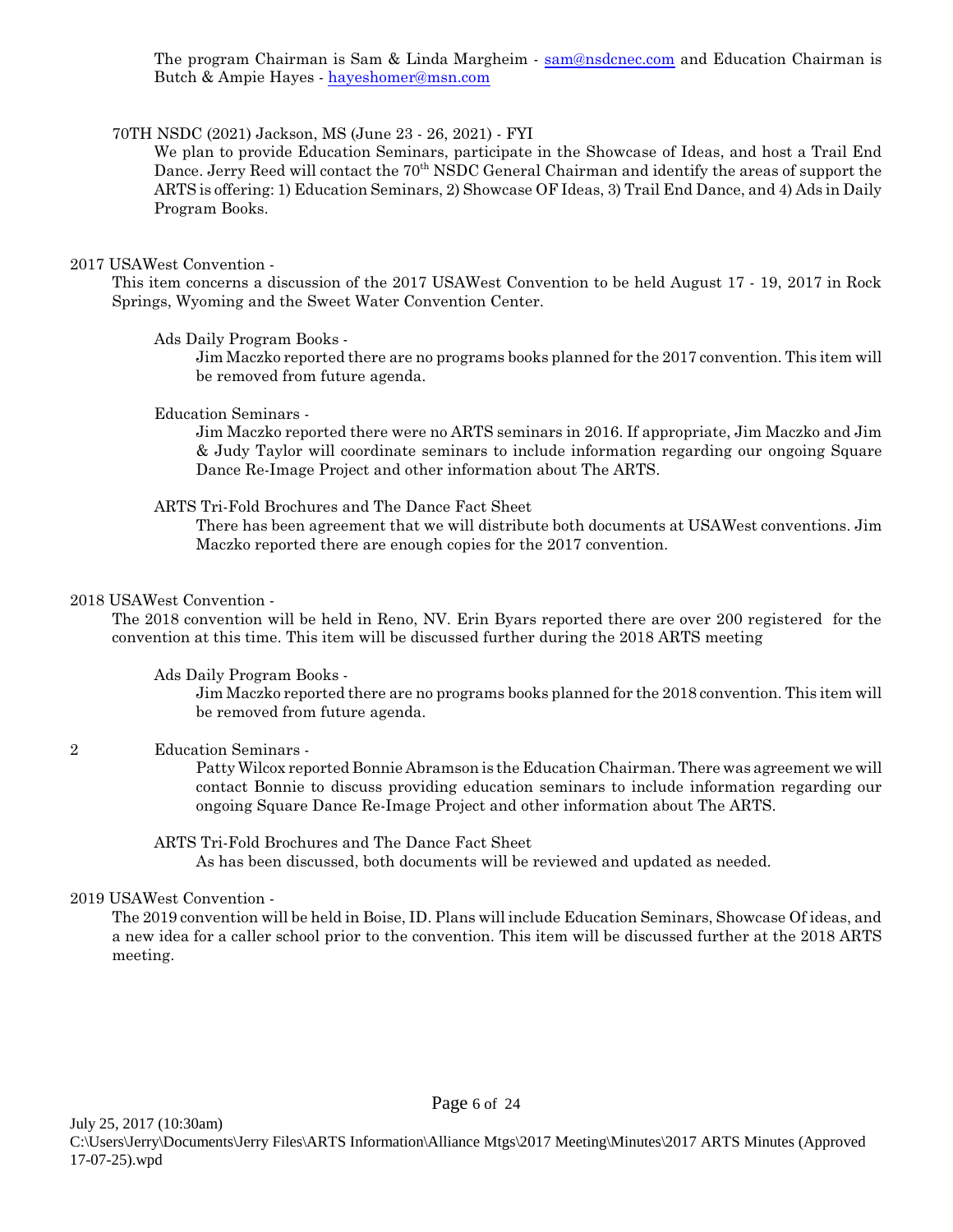#### **OLD BUSINESS –**

#### You2CanDance Web Site & Video -

This item concerns a discussion the You2CanDance web site and the videos posted on the site.

#### Marketing –

We plan to continue to publicize the You2candance web site through the E-News Tree, the newsletter, and other media.

#### Club & Caller Information -

The web site is now linked to "WheresTheDance" for club information. There has been agreement that using WheresThe Dance is a good idea. However, serious problems making changes and updates to the caller, cuer, and club information have been reported.

#### Redesign of Web Site -

This item concerns the design and tools used for the web site. Roy Gotta reported there are serious problems with the site. He outlined many of the problems and indicated much of the trouble is due to the software originally used to develop the web site. Roy recommends the site be redesigned. There are much better tools and systems available to redesign the site to accomplish what we want. A redesign of the site would incorporate some of these newer and better tools.

Scot Byars reported he will investigate a resource who would be capable of doing the work to redesign the site. Scot indicated this resource would be inexpensive and possibly free. There was a brief discussion of some of the details of how the redesign would be done. There was agreement that Robert Ametti (owner of Wheresthe Dance) will kept "in the loop" as the update progresses. Jim Weber reported we have the capability and space available to host the web site.

Discussion of this item resulted in agreement that Scot Byars will coordinate the redesign of the web site and that Scot will keep the Board informed regarding progress and any problems.

#### Newsletter -

This item concerns a discussion of the You2CanDance newsletter. We have collected a considerable number of subscribers, including email addresses. Subscribers submit the information to Roy Gotta and Jim Weber.

We have yet to create and send a You2CanDance newsletter. There was agreement that the subscriber information collected by Roy & Jim will be sent to Jerry Reed and he will incorporate into the ARTS data base. The ARTS Newsletter will be sent to these subscribers.

#### Videos –

Jim & Roy reported the videos are working fine.

#### Access on Mobile Devises -

There was a question regarding access on mobile devises. Jim reported the web site is available on smart phone and other mobile devises. There was agreement that the resign must include mobile access, including videos.

#### ARTS Tri-Fold Information Brochures –

The ARTS Tri-Fold has been updated to incorporate recent activities including the Re-Image Project and updating the list of Auxiliary Board Members. These Members are Lloyd Shaw Foundation, Square Dance Foundation Of New England, and the Canadian Square & Round Dance Society.

Discussion of this item resulted in the following:

#### Page 7 of 24

July 25, 2017 (10:30am) C:\Users\Jerry\Documents\Jerry Files\ARTS Information\Alliance Mtgs\2017 Meeting\Minutes\2017 ARTS Minutes (Approved 17-07-25).wpd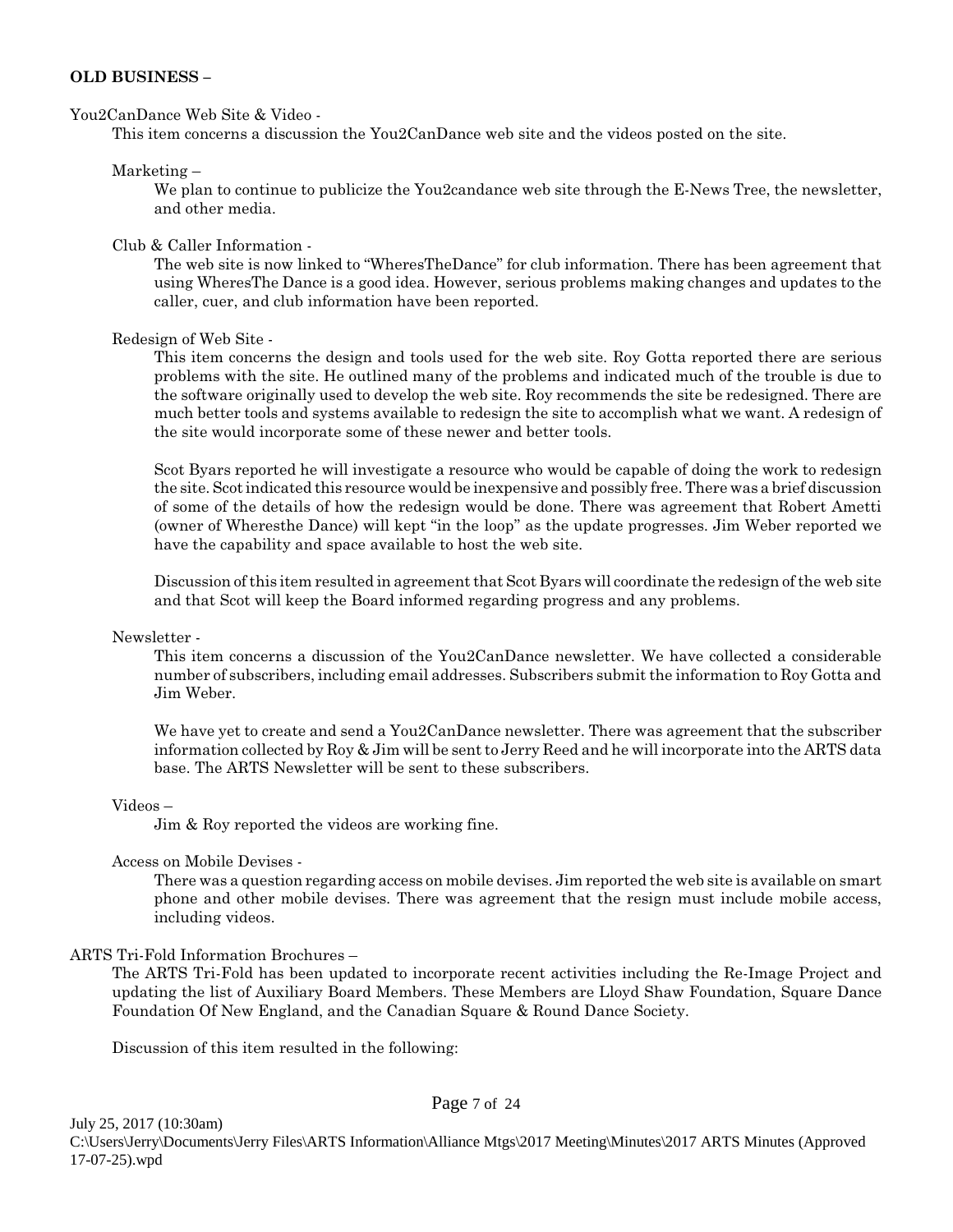- 1) Updating the Tri-Fold There was agreement that the Tr-Fold needs to be reviewed. Jerry Reed will send an ARTS LOG to the Board asking for a review. Updating action will be determined after the review. Erin Byars has agreed to update as needed. There was agreement that it would be a good idea to redesign the document every three to four years.
- 2) Need to print There was agreement that we do need to print more copies.
- 3) Number of copies The last time we printed 2,000 copies and that supply has lasted approximately two years. There was general agreement that we should print 2,000 copies. Additional action will be taken after completion of the review and any required update.
- 4) Erin Byars agreed to create a new document which will include three Membership Forms on a single page. These can be printed and distributed to encourage individual Membership applications.

#### Dancing Fact Sheet –

The Dancing Fact Sheet has been updated. The updated Fact Sheet is available for printing from the ARTS website. The web includes a "fill in" box to personalize with local information.

Discussion of this item resulted in the following:

- 1) Updating the Fact Sheet There was agreement that the Fact Sheet needs to be reviewed. Jerry Reed will send an ARTS LOG to the Board asking for a review. Updating action will be determined after the review. Erin Byars has agreed to update as needed.
- 2) Need to print There was agreement that we do need to print more copies.
- 3) Number of copies The last time we printed 2,000 copies which have lasted approximately two years. There was general agreement that we should print 2,000 copies. Additional action will be taken after completion of the review and any required update.

#### ARTS Grant Program -

This item concerns the ARTS Grant Program which provides financial assistance to clubs, associations, or other groups which host meetings to bring dancers, callers, cuers, and others together to discuss various aspects and concerns facing the dance activity. The guidelines for the Grant program have been approved, published, distributed, and posted on the ARTS web site. A Power Point presentation is available and can be provided electronically. Jim Weber reported there is ongoing work to update the presentation to include the Re-Image project.

There was considerable discussion of this item including the requirement to devote one hour to presentation of information about the ARTS. It was noted that the Power Point presentation full fills this requirement. There was discussion that some of the organizations receiving the grant may view the one hour requirement as a burden and that a shorter, say 15 to 30 minute, Power Point presentation would appropriate. Jerry Reed noted that we are granting up to \$200 for their expenses and that one hour seems reasonable.

Jim Weber noted that the current presentation can be presented in about 25 minutes. That time with the handouts, questions & answers, and discussion would satisfy the requirement to provide ARTS information.

#### Education Grant Publicity & Promotion -

Information about the grant program is included in the ARTS Seminars we present. Periodically the Executive Director sends information to the ARTS Email Tree and articles in the Newsletter with information regarding the Grant Program. The information and application are posted on the ARTS web site. We plan to continue to promote.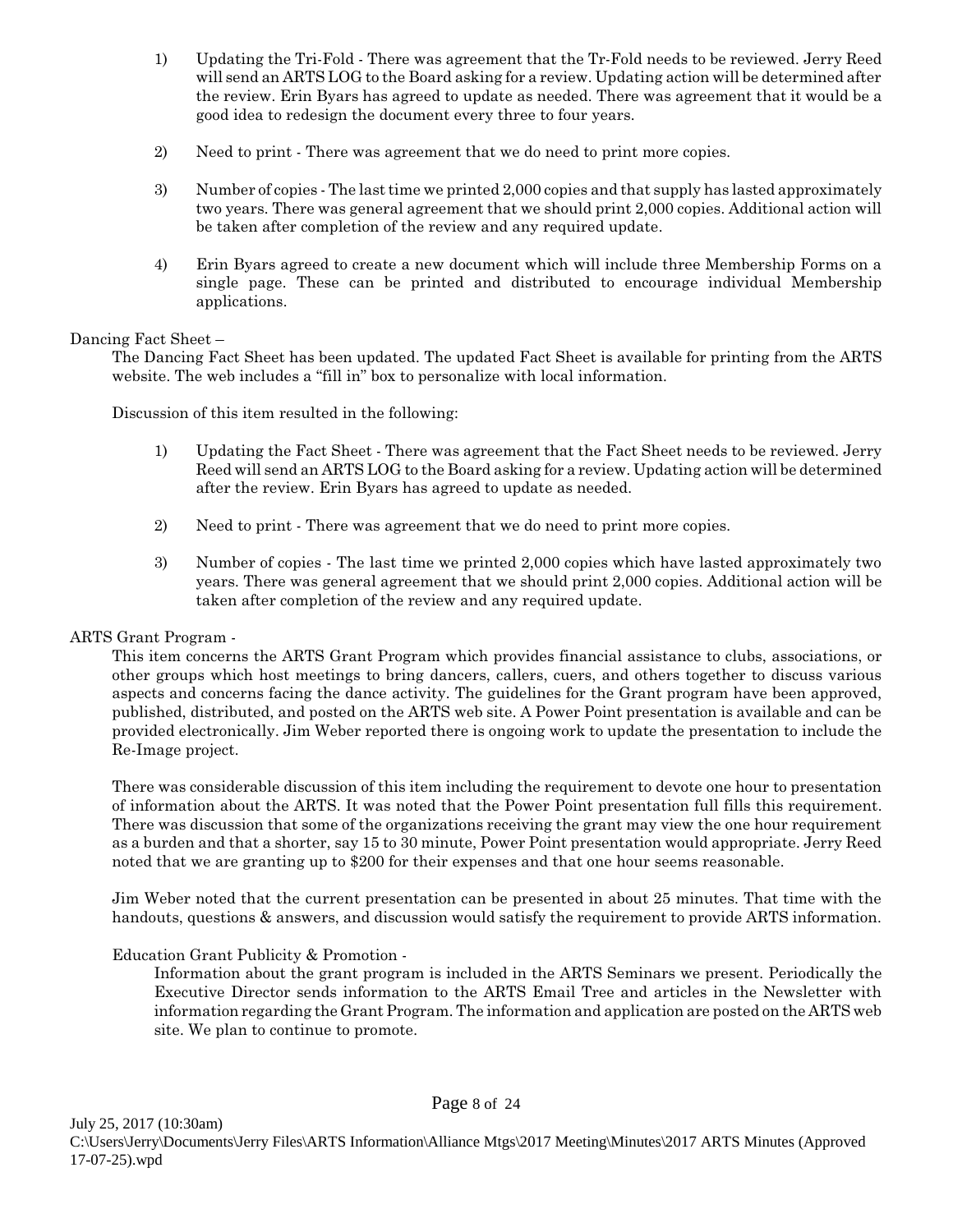Grant Applications -

There have been several announcements regarding the Grant Program during the ARTS Seminars at various conventions, festivals, and leadership gatherings. Even so, there have not been many applications.

In June 2017 we received an Education Grant Application from the Eastern District Square & Round Dance Association (ESDRD Assn) located in New England. They are celebrating their 60<sup>th</sup> anniversary as part of the Education Seminar. The application was submitted to the ARTS Officers and the following MOTION was approved:

*MOTION: Be It Resolved That: The Education Grant Application from the Eastern District Square & Round Dance Association scheduled for July 29, 2017 be approved.*

Len & Connie Hole are schedule to present that ARTS information. Barbara Connelly noted she will also be attending the event.

#### Square Dance History Project -

In September 2011 the Board approved a grant to help fund a Square and Traditional Dance History Project in the amount of \$2,500. David Millstone is the Coordinator of the Square Dance History Project. The Country Dance and Song Society (CDSS) will administer a fund into which each group's contribution can be deposited. We periodically receive updated reports. These reports are forwarded to the Board for information.

This item will be removed from future agenda.

#### Nationwide Benefit Dances -

This item concerns the idea of co-ordinated nationwide fund-raising dances to benefit The ARTS. Past discussion of this item has resulted in general agreement that ARTS will support future dances. Previous agreement has been that the following factors will help make the dances and fund raising efforts better. These changes include: 1) Better publicity, 2) More flexibility in scheduling dances, and 3) Make this an annual event.

Discussion of this item resulted in agreement that benefit dances are a good idea, however, attempting to coordinate scheduling of Nationwide dances is not feasible. There was agreement that we should promote the idea of various associations or organizations sponsoring and hosting individual dances to benefit the ARTS. It was noted that there are materials and forms on the web site which provide information and assistance to groups who would like to sponsor a benefit dance. It was also agreed that promotion of the benefit dances should be included in the ARTS information Power Point presentation.

There was agreement this item will stay on future agenda to track and report if any dances have been held and if there were funds donated to the ARTS.

#### Ask ARTS -

We have published thirteen Ask ARTS articles. We published an Ask ARTS article in May 2017. Please send ideas for future articles to Del Reed. It has been recommended that Del consider redoing some of the earlier Ask ARTS articles, as sometimes repetition is a good way to get the message out. Several articles have been re-published.

Ask ARTS articles are sent to all the publications for which Jim Weber has contact information. They are also sent to the ARTS Email Tree and others on our mailing list. Ron & Marie Selfors noted that have been individual members for several years and have received only one message from ARTS. Jerry Reed apologized for the oversight and asked Edythe Weber to send a complete list of Individual Members, with email, so Jerry can add to the data base

Discussion of this item resulted in agreement that we will republish some of the past articles. Other ideas include: 1) Benefit Dances, 2) The Re-Image Project, 3) The new logo and slogan, and 4) What is the ARTS.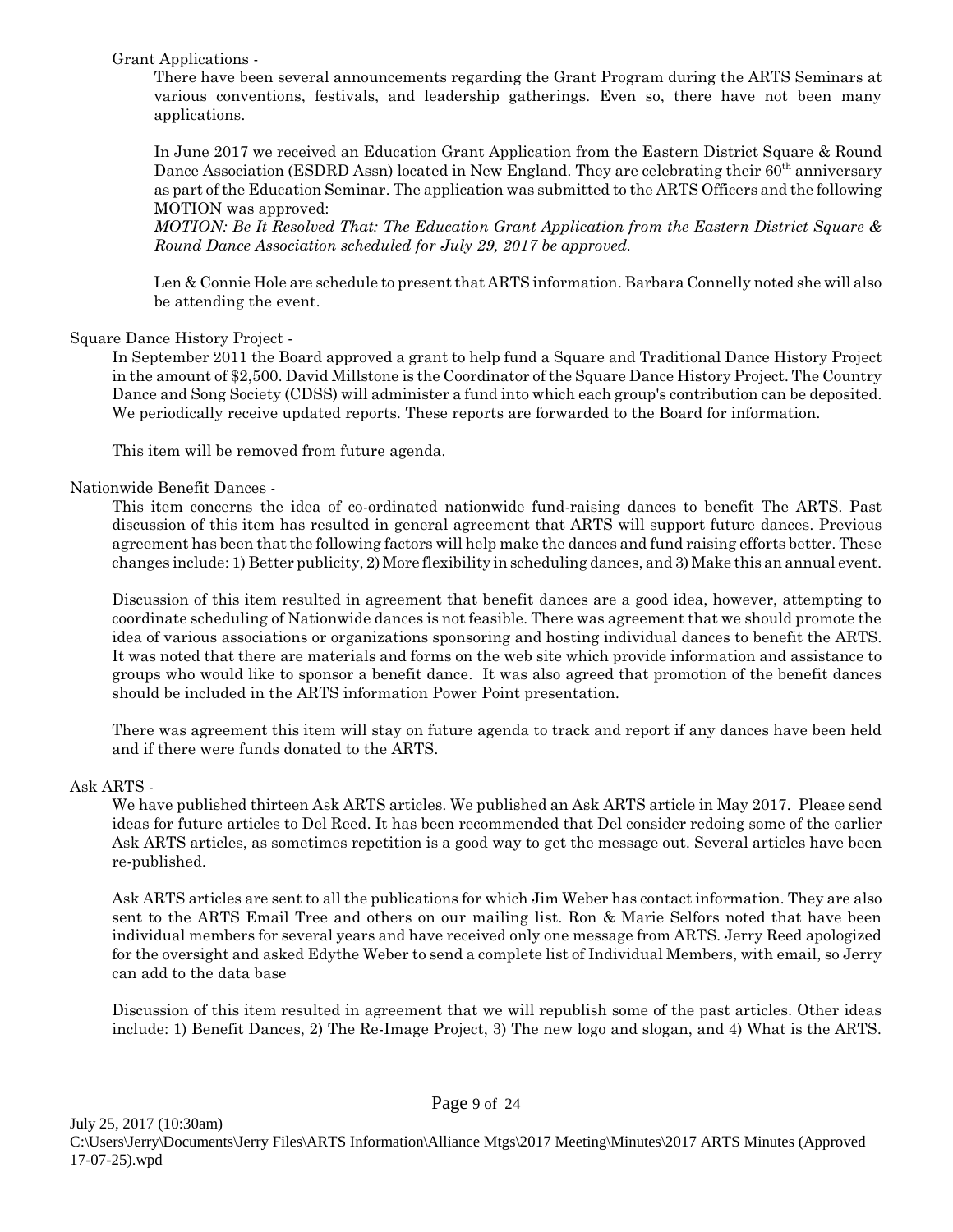Jerry & Del will continue to work on this item over the next year.

#### **(NOTE - FOR ALL BOARD MEMBERS - Please send ideas for article to Del & Jerry [\(DirectorARTS@aol.com](mailto:DirectorARTS@aol.com))**

#### Executive Director Term Of Service -

During the 2011 ARTS meeting the Board approved a Motion that the Executive Director would be a separate position which will serve at the pleasure of the Board. The current procedure is for the Board to review and vote on this matter during the annual meeting. Discussion of this item resulted in the following:

*MOTION: Be It Resolved That: Jerry Reed be approved as the ARTS Executive Director for the period of July 1, 2017 through June 30, 2018. (MSC)*

#### Re-Imaging Square Dancing

Jim & Judy Taylor reported there was brief discussion of fund raising during the ARTS seminars at the  $66<sup>th</sup>$ NSDC. Unfortunately, there was limited time for this discussion. Jim noted it may be time to have a serious discussion of what we intend to accomplish with the funds donated to the ARTS. Some suggestions would be: 1) Regional or perhaps national promotion efforts, 2) Production and distribution of marketing materials, and 3) Others.

Jim Maczko reported Michael Streby is running ads on national TV. The ads are running on "Rural TV' and "R TV." Reportedly, this method of advertising is very inexpensive. Jim has not seen the ads nor does he have any details. There as agreement that Jerry Reed will contact Michael and request additional information and pass this information to the Board.

In addition to benefit dances there was agreement that publicity of other methods to donate to the ARTS is a good idea. These other methods include: 1) Donation included in wills,2) Distribution of assets such as stocks/bonds, and 3) Direct cash donations. Judy noted it would be a good idea to consistently include reminders in our communications regarding these opportunities for donating. There was agreement that creating and distributing "fill in the blanks" forms for donating to the ARTS would be a good idea. Jerry Reed will work on this idea.

Jim & Judy reported they continue to receive requests for pins, stickers, and other Re-Imaging materials. CALLERLAB has agreed to sell our pins, stickers, notepads and the Live Lively shirts they still have on hand from the CALLERLAB vendor booth at the 66<sup>th</sup> NSDC in Cincinnati.

During the 2017 CALLERLAB Convention Mike Hogan, Chairman of the CALLERLAB Marketing Committee submitted a new Marketing document to the marketing Committee. The document will be reviewed and edited prior to submission to the CALLERLAB Board for review and vote. Jim noted there may be marketing materials and ideas which result from approval of the CALLERLAB document. We have been waiting several years for the Marketing Committee to produce marketing materials for us to send to our contact list. This document is an outstanding start to the work we have been waiting for. We will also need authorization from CALLERLAB before distributing these items.

Jim Maczko noted that an electronic copy of the CALLERLAB document is available from Mike Hogan. Requests are to be submitted to Mike at: [mike.hogan@cox.net](mailto:mike.hogan@cox.net)

Scot Byars suggested we "try everything" to promote the activity. Jerry Reed will request additional information from Scot regarding his thoughts. Betsy Gotta suggested we request input from dancers and others for ideas of how we should talk about and promote from the activity. Erin Byars reported she created a document with questions and information about the activity which would be helpful when talking with nondancers. This information will be part of the new CALLERLAB marketing document. Erin was requested to send the document to Jerry Reed and he will send to the Board and publish, if appropriate.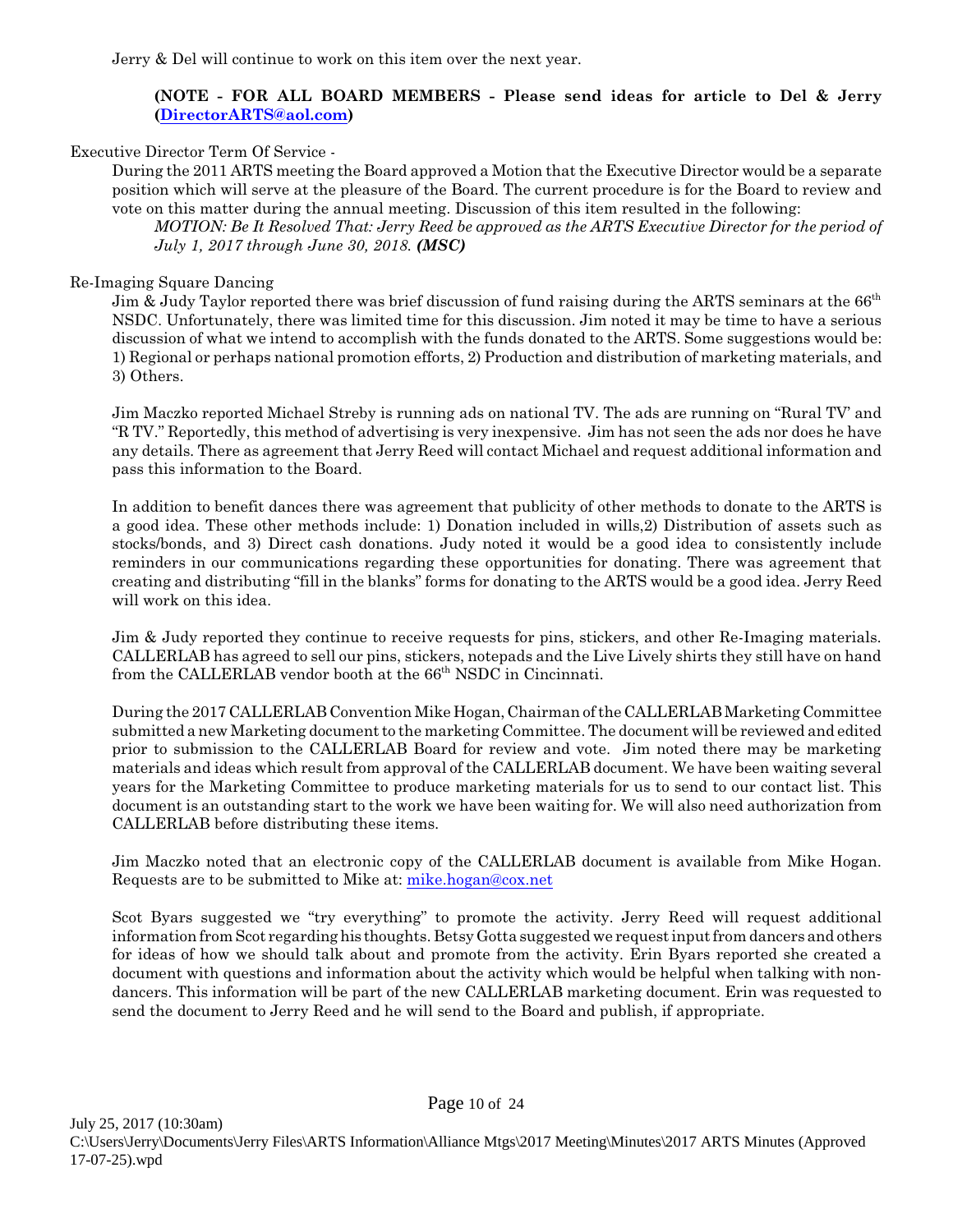#### TechSoup Software -

This item concerns TechSoup, an organization which provides computer software to 501(C)3 non-profit organizations at a very substantial reduction in cost. There are certain limitations and requirements which must be met by the receiving organization.

Jim Weber reported he has received requests for software and is coordinating acquisition and shipment of the requested software. Jim asked that Board Members should submit requests to him soon.

#### ARTS Electronic Mailing Tree -

This item concerns an electronic system to not only help publicize The ARTS, but more importantly, establish a communication system to distribute information relating to the activity to the dancing community. The eventual goal is to have a system which will link the ARTS to every square dance club in the USA. Recently the Email tree has been expanded to include Canadian and a couple of Overseas contacts. Using the current system, there is no way to determine the effectiveness of the tree. The Executive Director will investigate other email services.

There are 53 Email Tree contacts who cover 35 states/areas. There are contacts for the following areas: Alaska, Arizona, California, Colorado, Connecticut, DelMarVA, Delaware Valley, Florida, Hawaii, Iowa, Idaho, Illinois, Kansas, Kentucky, Massachusetts, Maryland, Michigan, Minnesota, Missouri, North Carolina, Nebraska, Nevada, New York, Ohio, Oklahoma, Oregon, Pennsylvania, South Carolina, Tennessee, Texas, parts of Canada, Australia, and Germany. The Executive Director will continue to contact potential Email Tree members. The goal is to have at least one or two contacts in each state/area. If any Board Member does NOT receive Email Tree information PLEASE contact Jerry Reed to determine who is the contact in that area and take corrective action, as appropriate.

#### Newsletter -

This item concerns the ARTS Newsletter which is published following each ARTS meeting and at other times as appropriate. The newsletters are published, distributed, and posted on the ARTS web site. They are also distributed through the ARTS Email Tree. The last Newsletter was the May 2017 issue. The next issue is planned for release after this meeting.

#### Facebook Accounts -

#### ARTS Facebook Page -

This item concerns a Facebook Page set up in 2010 to support The ARTS. Previous discussions have encouraged all ARTS Governing Board Members to become a "friend". There has been agreement that this could be a marketing venue for the ARTS Grant events, marketing efforts, and other ARTS related information.

Jim Weber reported that has not been much "friend" activity. Scot Byars reported he has written a document which will be helpful to anyone using Face Book. Scot was requested to send this document to Jerry Reed and Jerry will send to the Board and others, as appropriate.

*(NOTE - Jerry requested a copy of Scot's document on July 22, 2017)*

#### Re-Image Facebook Page

This item concerns a Facebook Page set up to support the Re-Image project. There was no discussion of this item.

#### ARTS Awards -

This item concerns ARTS awards which are intended to recognize people who provide outstanding or continuing support to the ARTS or the dance activity. In February 2012 the ARTS Officers approved the Patron of the ARTS award. The approved Guidelines and Procedures were approved on February 4, 2012 and have been posted on the web site. The Executive Director has announced this item in the Email Tree and Newsletter several times. Jerry plans additional publicity. At this time there have been no nominations for

July 25, 2017 (10:30am)

Page 11 of 24

C:\Users\Jerry\Documents\Jerry Files\ARTS Information\Alliance Mtgs\2017 Meeting\Minutes\2017 ARTS Minutes (Approved 17-07-25).wpd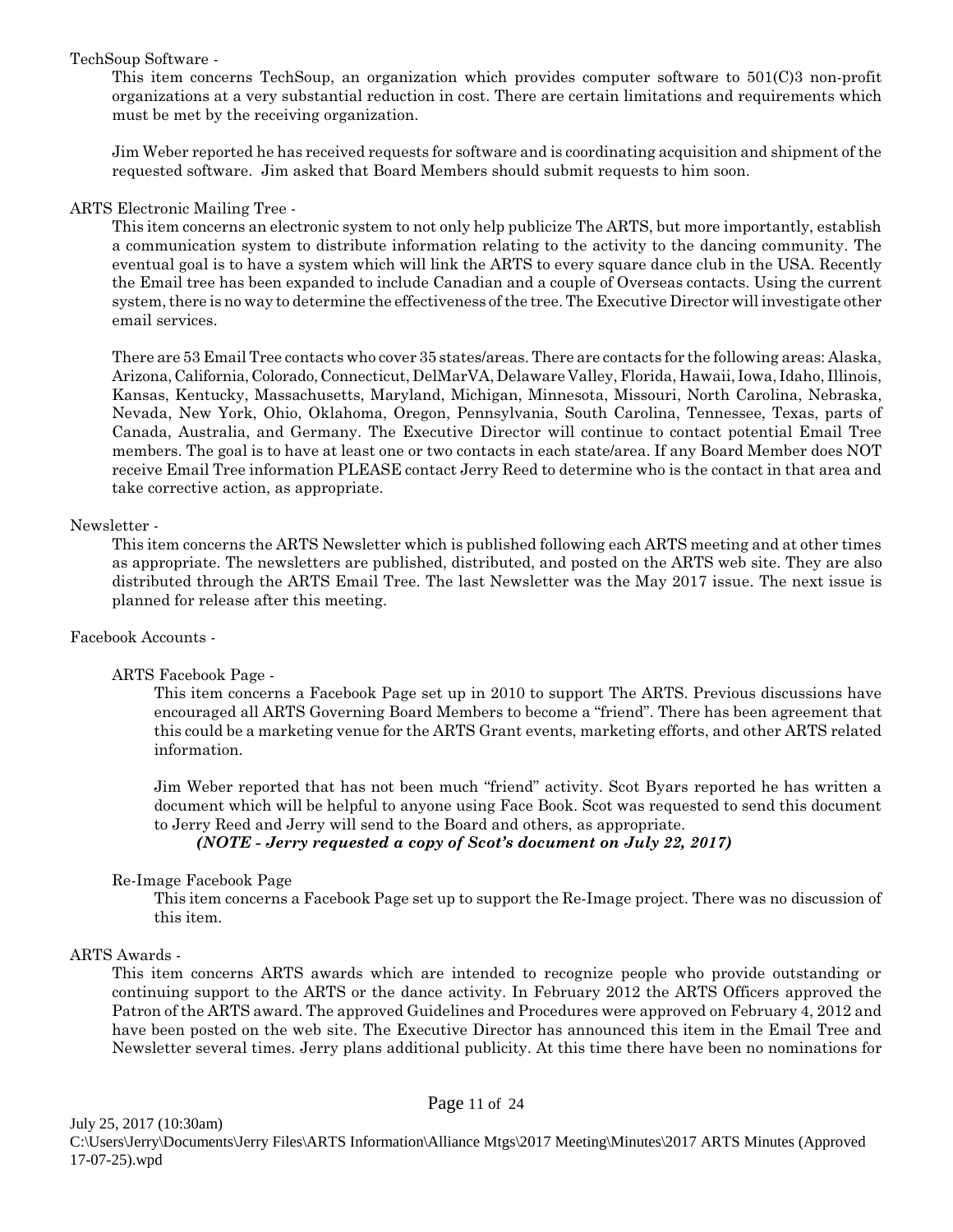the Patron of the ARTS award.

Publications -

This item concerns the publications created by and for the Board Member organizations. The documents are NOT posted on the ARTS web site. The documents are accessed though a link to the Member organizations. Jim Weber, ARTS webmaster, has asked each organization to check the links for the publications to ensure accuracy. He has also asked the reps to review the list of publications to verify the validity of the information and send him any changes.

Jim noted that several links on the ARTS web site do not work. Therefore, each Organization rep MUST verify the link and send URL information to Jim so he can updated link data on our web site. Jerry Reed will send a reminder to the Board to review, verify, and provide updated information to Jim.

## *(NOTE - This issue was submitted to the Board in ARTS LOG 17-0712-001)*

### \$100 Club -

This item concerns a suggestion to get 1,000 donations of \$100 totaling \$100,000. Discussion of this item during the 2010 March ARTS meeting resulted in agreement that this is a great idea but it needs a lot more advertising. There has been very limited interest in this issue.

At the time of this meeting, there were three Members of the \$100 Club: Harry Nelson, Bill Flick, and Ron Holland. At this meeting another Member joined: Ron & Marie Selfors.

This issue was submitted to the Board in ARTS LOG 16-0723-001 (Re-Name \$100,000 Club) and the MOTION to change the name was approved. Betsy Gotta reported she will be working on this issue during the coming year. Jerry Reed will promote and publicize this issue.

### ARTS-Dancetravel.com –

This item concerns discussion of the travel site which donates a small portion of travel booked. The ARTS Travel web site has been paid until 2018. There was agreement we need to continue to promote this issue. Jerry Reed will continue to publicize the information with additional publicity to encourage participation. Edythe Weber reported we have not received any money in over a year. Jim Weber reported the policy for payments has changed so that payment will be sent fo amounts over \$100. Jim Weber reported that was problem with the link. That problem has been corrected.

### Information/Publicity For Publications -

This item concerns a suggestion that we produce a CD or other media with short information and publicity articles which would be provided to dance publications. This information would be provided publications with a note that the articles could be used as "filler" as needed. It has been noted that it is not unusual for publications to have a need for such short items to fill space. These articles should include all activities the ARTS is involved with.

Erin Byars reported she has created a document with "filler" information. She handed out several copies. Erin also handed out thumb drives with the information. This idea would be to obtain VERY inexpensive thumb drives which will be used to distribute the information electronically to the publications. The cost of the thumb drives in around \$2.00 each. So expenses will include cost of the drive and postage. Erin requested contact information for publications. She will coordinate distribution with Jerry Reed.

Jerry Reed requested Erin send him a copy for further distribution. Jerry will submit an ARTS Log to the Board for review of the information. Comments should be limited to content and not formatting.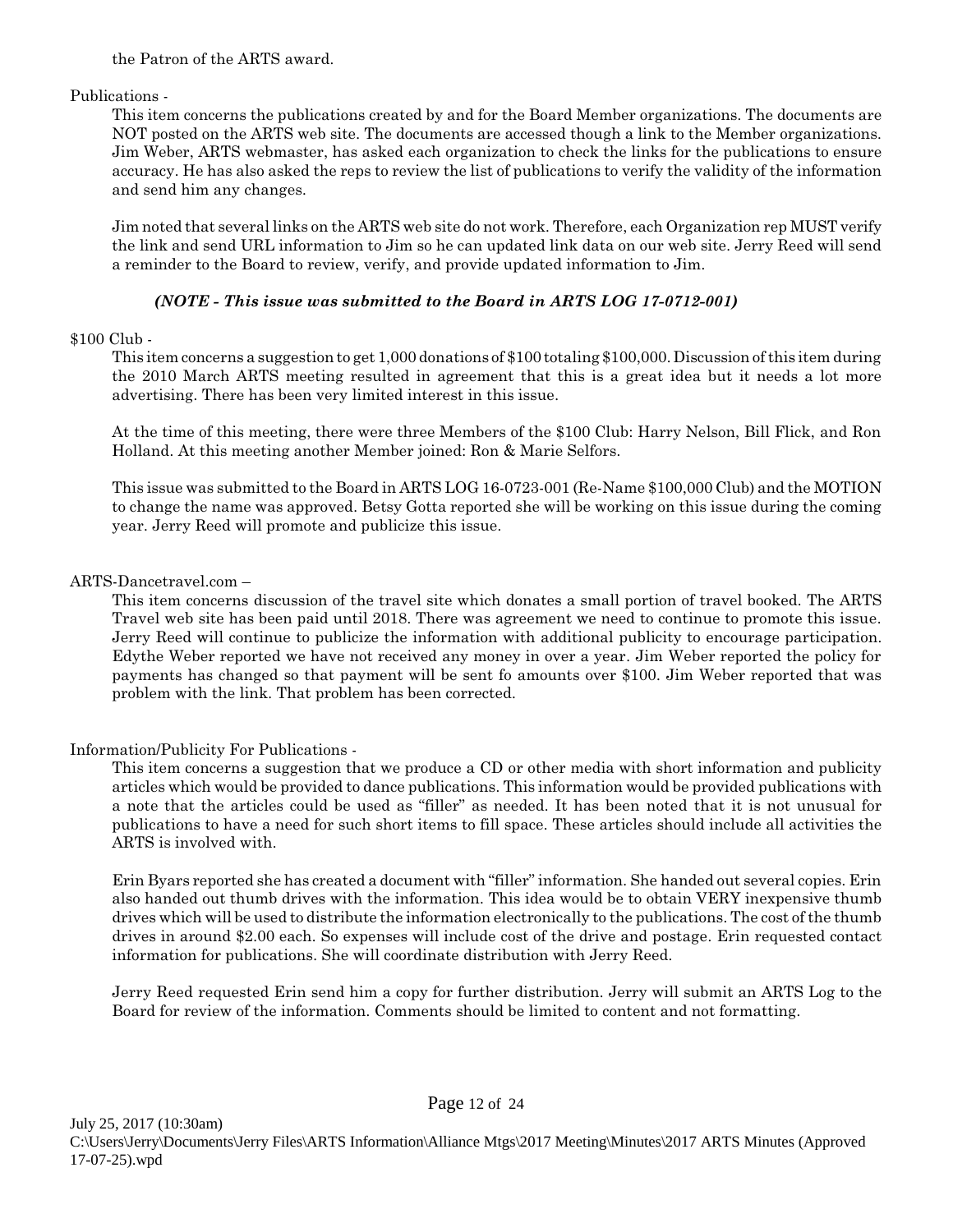Donations Through Amazon Smile - FYI

This item concerns a program set up through AmazonSmile to provide donation to the ARTS. Information announcing the Amazon Smile donation procedures has been sent to the ARTS Email Tree and has been included in several issues of the ARTS Newsletter.

We have received donations from Amazon. The amounts have been very small. This highlights the fact that we must publicize much better to spread the word to make more people aware of this opportunity to donate.

The following are features of this donation program:

1) You shop and Amazon Donates -

2) Amazon donates 0.5% of the price of your eligible AmazonSmile purchases to the charitable organization of your choice.

3) AmazonSmile is the same Amazon you know. Same products, same prices, same service.

4) Support your charitable organization by starting your shopping at the following web site smile.amazon.com

The following information has been distributed.

To sign up to begin having your Amazon purchases qualify for donations to the ARTS simply take the following steps:

1) Go to the AmazonSmile web site:<https://smile.amazon.com/>

2) Enter your email address

3) If you do not have an AmazonSmile account - create an account

4) If you have an AmazonSmile account Enter password

5) Sign in to your AmazonSmile account

- 6) Verify the "Supporting" organization is:
	- "Alliance Of Round Traditional and Square Dance Inc"
- 7) Purchase products as you normally do

Square Dancing In America Project -

This item concerns a discussion of a photo documentary project tiled "Square Dancing In America." Jim Maczko submitted the initial information about this project to the Executive Director. The project leader was to be a photographer named Amy Lombard. She has samples of her other projects on her web site: <http://www.amylombard.com/>

Jim Maczko reported May has been working on the project. There have no requests for support or other help from the ARTS.

 This item will be removed from future agenda until such time as it is appropriate for further discussion by the Board.

Caller School Sponsored by The ARTS -

This item concerns a suggestion that the ARTS sponsor, host, and run a caller school. The school would be staffed by CALLERLAB Caller-Coaches and there would be a tuition charge. There is also a possibility such a school could also offer training for Round Dance Cuers. There has been general agreement with the idea, and recognition that competition with the Grand Square Inc (GSI) schools should be avoided. There has been discussion that hosting such a school prior to a USAWest convention would be a good idea.

Scot Byars reported that he has had discussion with Doug Davis who is on the committee for the 2019 USA West Convention in Boise, ID. The plan would include three CALLERLAB Caller-Coaches and that the school would be a full curriculum (40 hours) school. Scot was authorized to continue discussions with the staff of the 2019 USAWest Convention to obtain permission to host the school in Boise, immediately prior to the convention.

Page 13 of 24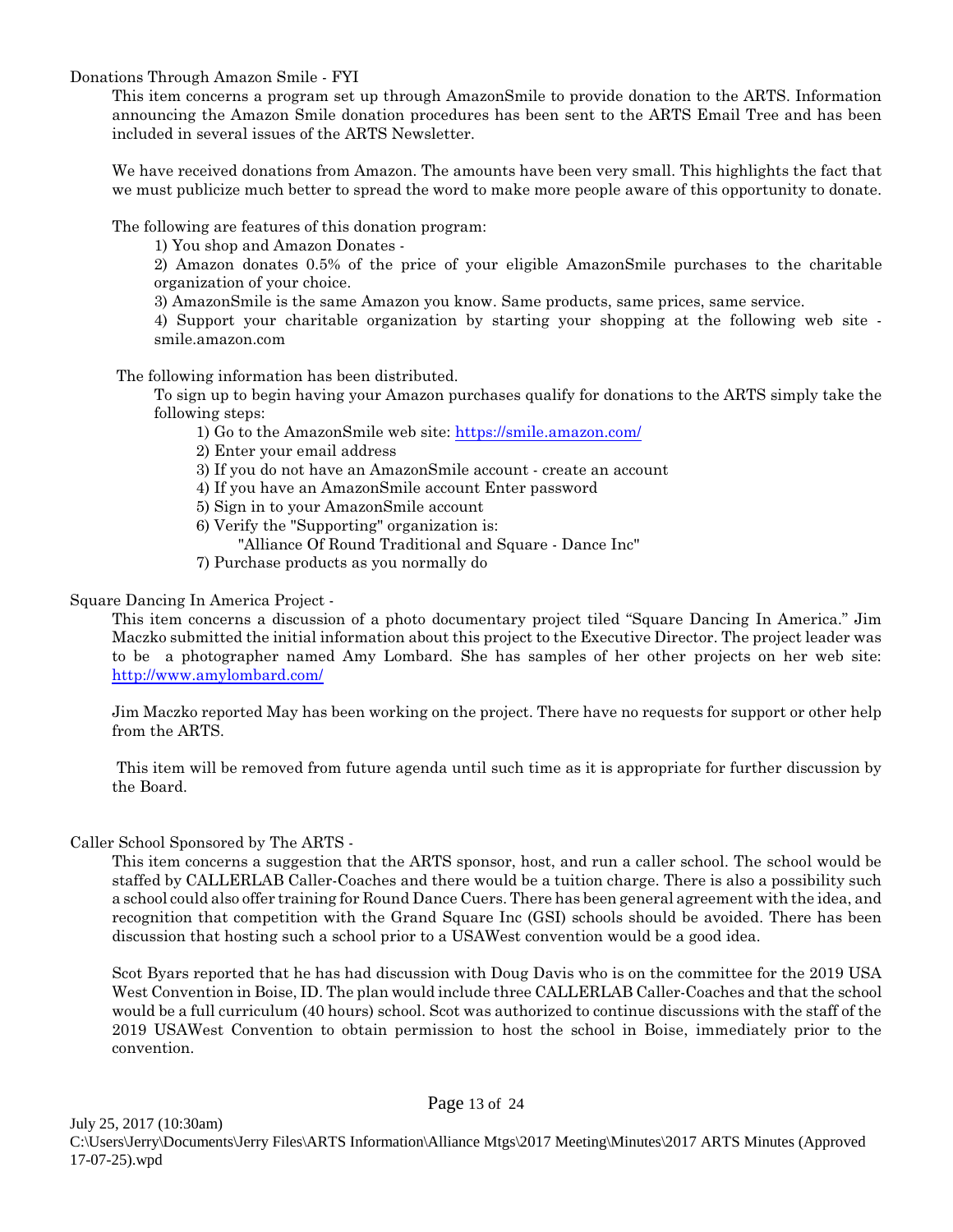Scot reported he will coordinate with the other Caller-Coaches to create a syllabus designed specifically for the ARTS caller school. The plan is that the fees paid by the students will cover expenses and that any moneys over the expenses will be donated to the ARTS. Scot was requested to provide all details for the school, including dates and time, staff Caller-Coaches, location, cost, and other details to Jerry Reed so that we can promote the school well ahead of the 2019 convention.

#### **NEW BUSINESS –**

Report From NEC -

This item concerns a report of recent and future activities by the NEC. Butch & Ampie Hayes reported there will be changes to the NSDC Program Book. This book will no longer include the daily schedules. The schedules will be published in the Daily Program Books. There will be a change to the price for the NSDC Program Book. The NEC has established a scholarship fund for callers and for cuers. They will be working with CALLERLAB and with ROUNDALAB to coordinate applications. A total of four scholarships, \$250.00 each, will be awarded. The scholarship funds are designated for use to help with expenses for caller/cuer education.

The new presidents of the NEC are Gene & Barbara Morton from Vernon, TX. Butch and Ampie will continue as the NEC rep on the ARTS Board. The NEC donated \$500.00.

#### Request from Kenneth Rowe -

This item concerns a request from Kenneth Rowe. On May 1, 2017 he submitted a request that he be allowed to make a presentation during this meeting. Details of his request were submitted to the Board and were included in the agenda for this meeting.

Kenneth did not attend this meeting nor did he contact Jerry Reed. This item will be removed from future agenda.

Suspension of the Rules - Article XI - Amendment of Bylaws -

This item concerns a proposal to suspend the rules regarding the procedure to amend the Bylaws.

Article XI reads as follows:

Article XI – Amendment of Bylaws

"These Bylaws may be amended at any regular meeting of the Corporation by a two-thirds vote, provided that the amendment has been submitted in writing at the previous regular meeting."

The following MOTION was submitted to the Board and approved in ARTS LOG 17-0417-001: *MOTION - Be It Resolved That: The requirement to present a Bylaws change at one meeting then discuss and vote on the change at the next meeting be suspended for a proposed 2017 Bylaws change.*

The above MOTION was approved. Therefore, proposed Bylaws changes can be presented, discussed, and voted on during this meeting. There are two such proposed Bylaws changes: 1) Amend Article IV - Officers, Section 2

2) Amend Article XI - Amendment of Bylaws

2017 Bylaws Change - Candidates for ARTS Officers -

This item concerns a proposed Bylaws change, which, if approved, will increase the pool of candidates to be elected as an ARTS Officers. This issue was submitted to the Board in ARTS LOG 17-0425-001 (2017 Bylaws Change - Candidates for ARTS Officers). This proposed Bylaws change will be discussed and voted on at this meeting.

Page 14 of 24

July 25, 2017 (10:30am) C:\Users\Jerry\Documents\Jerry Files\ARTS Information\Alliance Mtgs\2017 Meeting\Minutes\2017 ARTS Minutes (Approved 17-07-25).wpd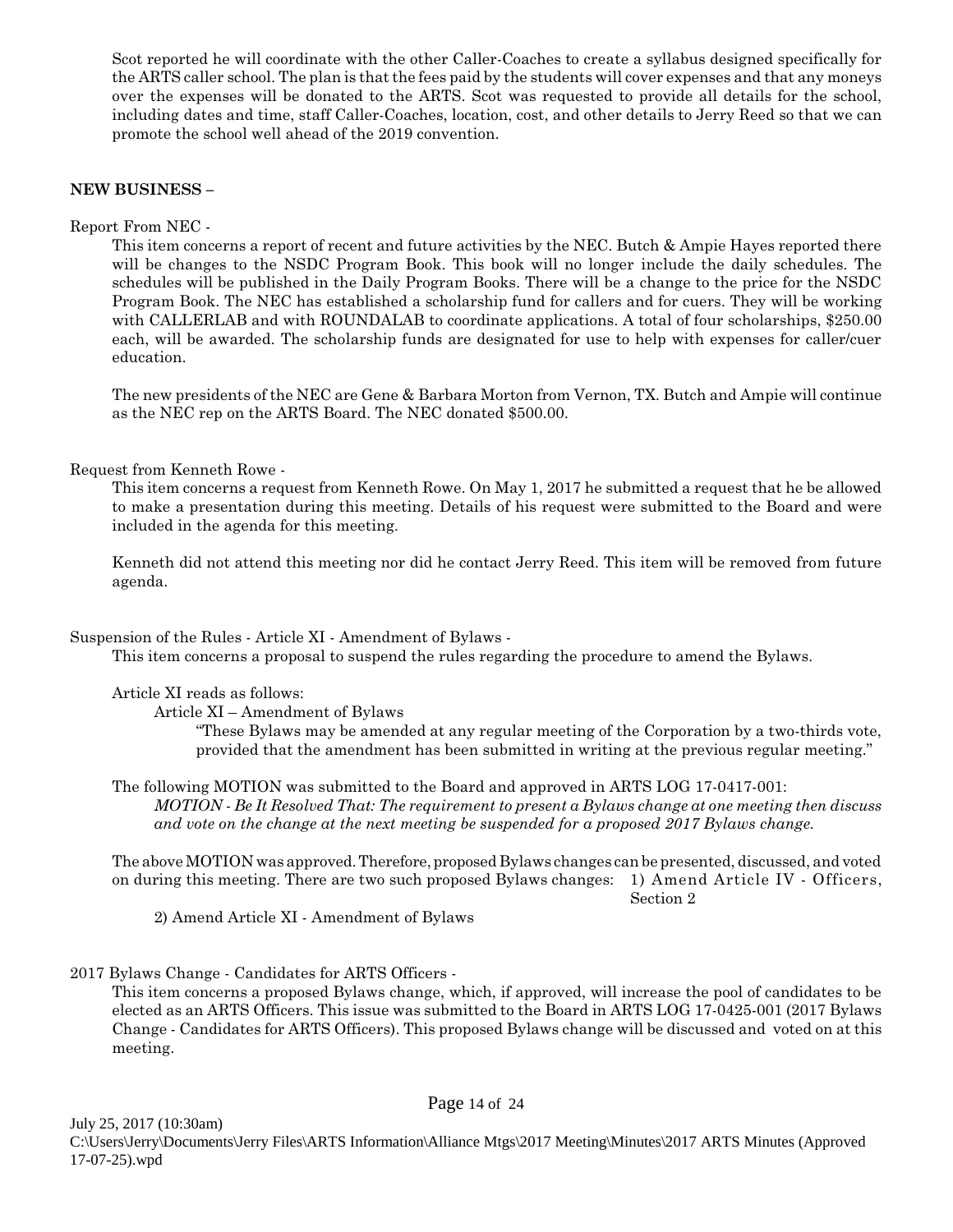The following MOTION was submitted for consideration, discussion, and vote: Whereas it is recognized that an expanded pool of candidates for ARTS Officer positions is a good idea, and

Whereas persons elected to positions as ARTS Officers should have a deep understanding of and dedication to the dance activity,

Be It Resolved That Article IV - Officers, Section 2 - Nomination Procedure and Time of Elections, Subsection C be changed to read as follows:

C. Any member representing one of the Governing Board organizations shall be eligible to hold office in the Corporation. Additionally, other dancers, callers, cuers, or other dance leaders, who are nominated by a Board member, shall be eligible to hold office in the Corporation. **(MSC)**

#### Amend Article XI - Amendment of Bylaws

This item concerns a proposed Bylaws change, which, if approved, will allow presentation of amendments to the Bylaws via email before presentation and vote on the amendment at the next meeting.

This issue was submitted to the Board in ARTS LOG 17-0523-001 (Amend Article XI - Amendment of Bylaws).

The result of that LOG was general agreement with the concept of the proposed change. There was also general agreement that one month is too short a time for the email notification and discussion.

The following two options were submitted for discussion and vote on prior to discussion of the base MOTION.

A) OPTION 1 - MOTION -

Be IT Resolved That: The time for email presentation shall be set at 45 days. **(MS Not Carried)**

B) OPTION 2 - MOTION -

Be IT Resolved That: The time for email presentation shall be set at 60 days. **(MSC)**

After action the action above was completed, action was be taken on the following BASE MOTION:

Where as The ARTS has only one meeting a year, and

Whereas it would be an unacceptable delay to have a year delay between presentation of an amendment and the vote on that amendment,

Be It Resolved That: Article XI - Amendment of Bylaws be amended to read as follows:

*Article XI – Amendment of Bylaws*

*These Bylaws may be amended at the annual meeting of the Corporation by a two-thirds vote, provided that the amendment has been submitted to the Board for discussion via Email at least 60 days before the annual meeting. (MSC)*

#### New Dancer Class Grant Program

This item concerns a proposal to establish a fund to provide grants to clubs which need financial assistance to promote and sponsor a new dancer class. This issue was submitted to the Board in ARTS LOG 16-10-05-001 ( New Dancer Class Grants). The proposal was NOT approved during the LOG. However, the Jerry Reed believes this is such an important proposal that is deserves additional discussion and consideration.

We have discussed the need to identify and publicize projects which would benefit from fund raising efforts.

July 25, 2017 (10:30am)

#### Page 15 of 24

C:\Users\Jerry\Documents\Jerry Files\ARTS Information\Alliance Mtgs\2017 Meeting\Minutes\2017 ARTS Minutes (Approved 17-07-25).wpd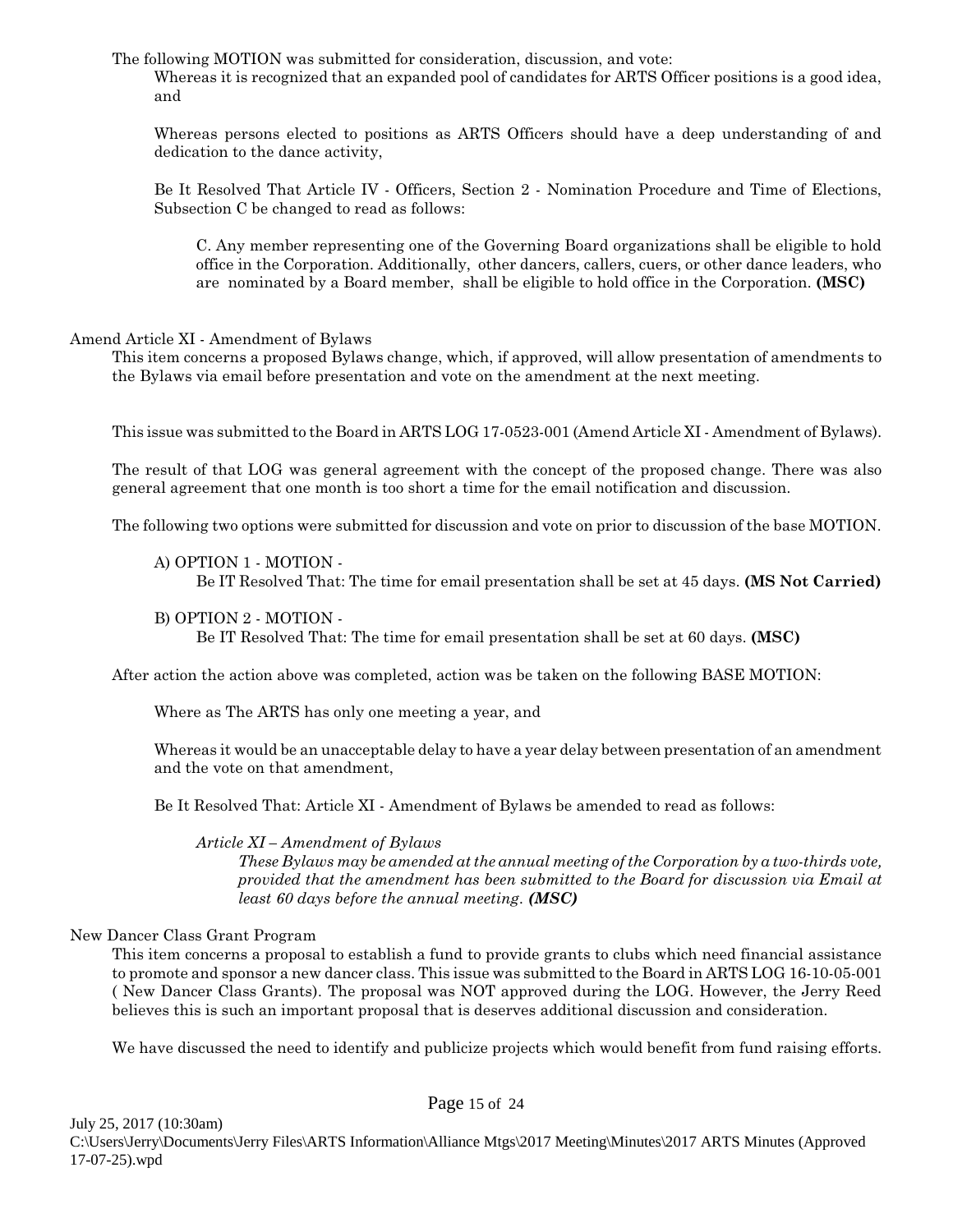As we have discussed, when considering fund raising efforts, it is critical to identify what the funds will be used for. We have identified several such areas including: 1) Re-Image Project, 2) Education Seminar Grants, 3) Web site maintenance, 4) General operating funds. This proposal would add another important and highly identifiable project with financial needs.

We have been providing education seminars during NSDCs and USAWest conventions for the past several years. We have discussed and promoted the Re-Image Square dancing project for several years. Another very important area of discussion is recruitment and retention of new dancers.

Establishing an ARTS New Dancer Class Grant Program would be an excellent addition to the benefits we can offer to the dance activity. It is important to note that the CALLERLAB Foundation also has such a fund.

As straw vote indicated general agreement with the idea for such a program. Grants from other organizations were briefly discussed. Discussion of this item resulted in agreement that Jerry Reed will draft the guidance and criteria for such a program.

Jerry Reed will submit the draft to the board for discussion. Additional action will be taken as appropriate.

#### Assistant Executive Director

This item concerns a discussion of how to identify candidates for the position of Assistant Executive Director. This issue was submitted to the Board in 2014 and there was no input from the Board at that time. Events over the past year have made it obvious that it is time to re-submit this issue to the Board.

This issue was submitted to the Board in ARTS LOG 16-1214-001 (Assistant EX Dir). The purpose of that LOG was for the Board to provide input regarding nominations for a person to assume the position of Assistant Executive Director. There were NO candidates identified at that time (December 2016).

The Executive Director is asking the Board to reconsider this issue.

The following is the description of this position:

**"This position would be filled by an unpaid volunteer who would serve at the pleasure of the Board directly under the Executive Director and would provide support and services to the organization as directed by the Executive Director."**

Candidates do not have to be a Board Member, however, it is highly recommended that candidates be actively involved with our dance activity.

The primary function of this person would be to learn the duties and responsibilities of the Executive Director with the final goal of assuming the Executive Director position.

 All board Members were asked to determine if any of the people they know would be interested in assuming the position of Assistant Executive Director with the goal of assuming the position of Executive Director.

Jerry Reed will continue to advertise for candidates.

Election - 2017/2018 Officers -

The following list of candidates was submitted for consideration and vote. Chairman - Betsy Gotta Vice Chairman - Arbell Thompson Treasurer - Edythe Weber Secretary - Cathy Smith

Page 16 of 24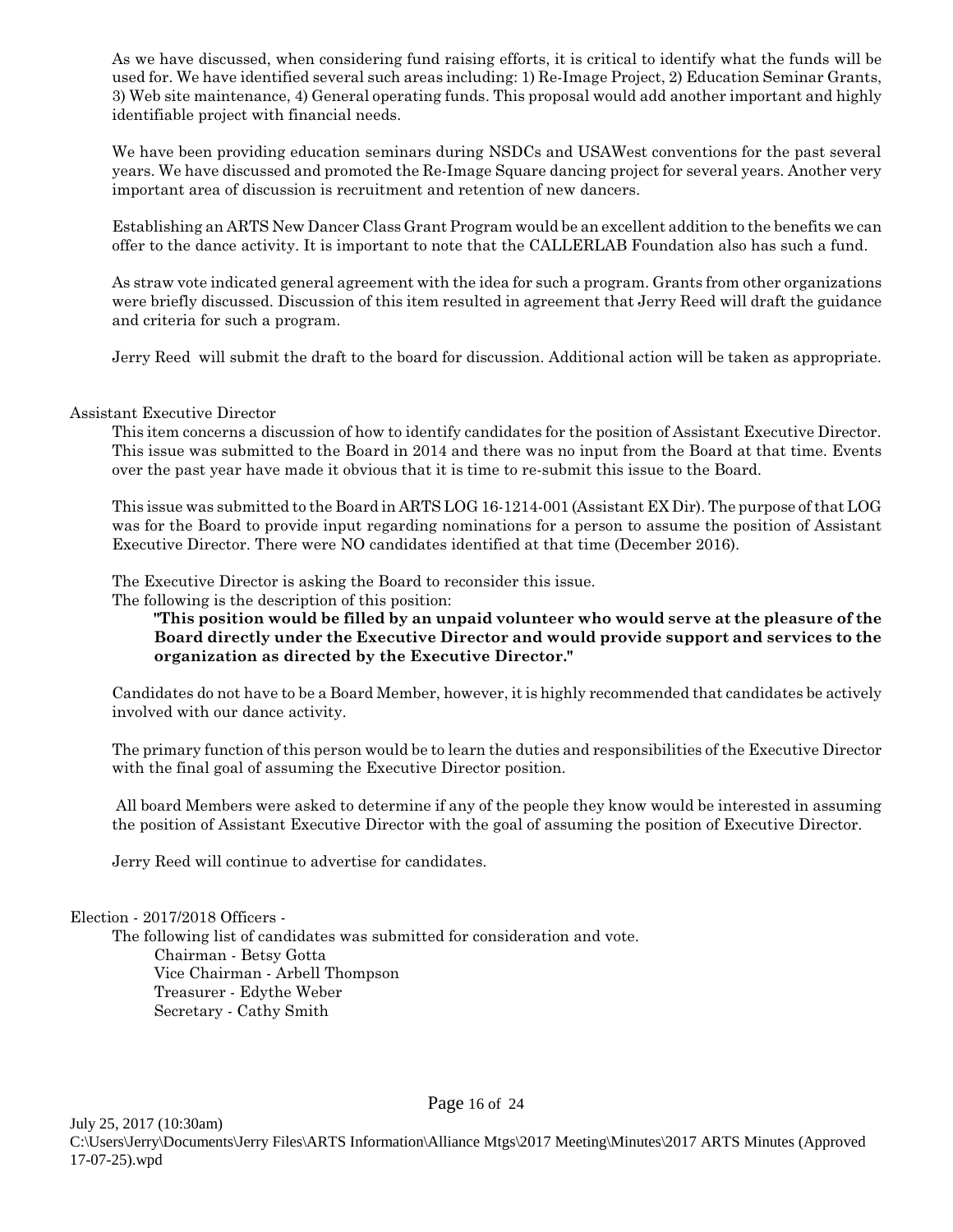Prior to the vote Betsy Gotta asked for additional candidates. In response, Jim & Judy Taylor were nominated to serve as Secretary.

Discussion of this item resulted in the following MOTIONs:

*MOTION: Be It resolved that: The following candidates be elected as the ARTS Officers for 2017/2018: Chairman - Betsy Gotta, Vice Chairman, Arbell Thompson, a n d Treasure - Edythe Weber. (MSC)*

**And**

*MOTION: Be It resolved that: Jim & Judy Taylor be elected as the ARTS Secretary for 2017/2018. (MSC)*

After completion of the election the following MOTION was submitted:

*MOTION: Be It Resolved That: The ballots for the election of the Secretary be destroyed. (MSC)*

#### NEXT MEETING -

Discussion of this item resulted in the following MOTION:

*MOTION: Be It resolved that: The 2018 ARTS meeting will be held in Kansas City, MO on Sunday, July 1, 2018 immediately following the 67th NSDC. (MSC)*

Meeting adjourned Sunday, June 25, 2017 at 11:59 AM

Guy I. Neel

Submitted by, Jerry L. Reed Executive Director Transcribed from audio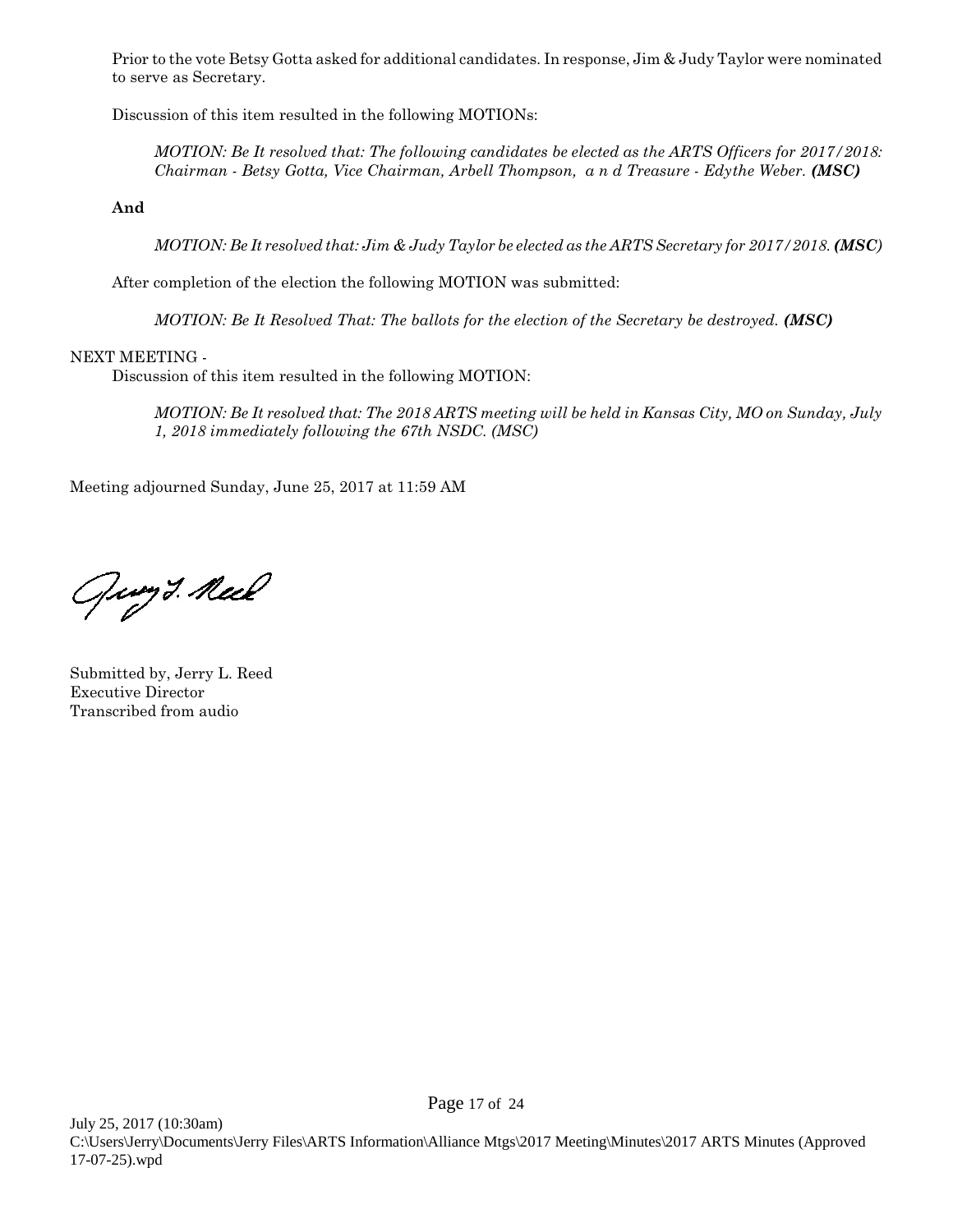## Alliance of Round Traditional and Square Dance Inc Income & Expense<br>July 2016 through June 2017

| <b>Checking Account</b>                     |            |                                                                             |
|---------------------------------------------|------------|-----------------------------------------------------------------------------|
| Beginning Balance July 1, 2016              | \$1,856.19 | <b>Description</b>                                                          |
| Income                                      |            |                                                                             |
| <b>Donations</b>                            |            |                                                                             |
|                                             |            | donations July 2016-June 2017 to ARTS treasurer                             |
| <b>Reimaging Project</b>                    | 748.00     | (not included in Taylor Report)                                             |
| <b>Governing Board</b>                      | 2,100.00   | USDA, CALLERLAB, NEC, SSDUSA, Contralab                                     |
| <b>Donations - Other</b>                    | 1,600.00   | Closing of TX NSDC account (Butch Hayes)                                    |
| <b>Total Donations</b>                      | 4,448.00   |                                                                             |
|                                             |            |                                                                             |
| <b>Dues</b>                                 |            |                                                                             |
| <b>Associate Dues</b>                       | 200.00     | Missouri & Wisconsin                                                        |
| <b>Individual Dues</b>                      | 150.00     |                                                                             |
| <b>Total Dues</b>                           | 350.00     |                                                                             |
| <b>Fundraising Income</b>                   |            |                                                                             |
| <b>AmazonSmile Program</b>                  | 23.90      |                                                                             |
| Add-a-Buck                                  | 51.58      |                                                                             |
| <b>Total Fundraising Income</b>             | 75.48      |                                                                             |
|                                             |            |                                                                             |
| Techsoup                                    | 125.00     | Sales of TechSoup products to members                                       |
| <b>Total Income</b>                         | 4,998.48   |                                                                             |
| <b>Expense</b><br><b>Executive Director</b> | 1,200.00   | Check to be sent 6-26-17                                                    |
| <b>Techsoup Order</b>                       | 267.64     |                                                                             |
| <b>Advertising</b>                          | 575.00     | Daily ads at Cincinnati                                                     |
| <b>Grant Funds</b>                          | 200.00     | Missouri                                                                    |
| <b>Internet &amp; Web Related Expenses</b>  | 99.95      | May 2017 to May 2018                                                        |
| <b>Meeting Expense</b>                      | 26.17      | Copies                                                                      |
| <b>Printing and Reproduction</b>            | 377.83     |                                                                             |
| <b>Total Expense</b>                        | 2,746.59   |                                                                             |
| <b>Checking Account</b>                     |            | \$2,180.75 of that is designated for Reimaging                              |
| Ending Balance June 30, 2017                | 4,108.08   | Project / leaving \$1,927.33 for general operations                         |
|                                             |            |                                                                             |
|                                             |            |                                                                             |
| CD 3465                                     | 5,344.44   | Renewed 8/2016 to 8/2017 (1 yr interest \$11.29)                            |
|                                             | 5,230.93   | Renewed 1/2017 to 10/2017 (1 yr interest \$8.89;<br>changed to 10 mth term) |
| CD 34657                                    |            |                                                                             |
| Total Funds Available 6/30/2017             | 14,683.45  |                                                                             |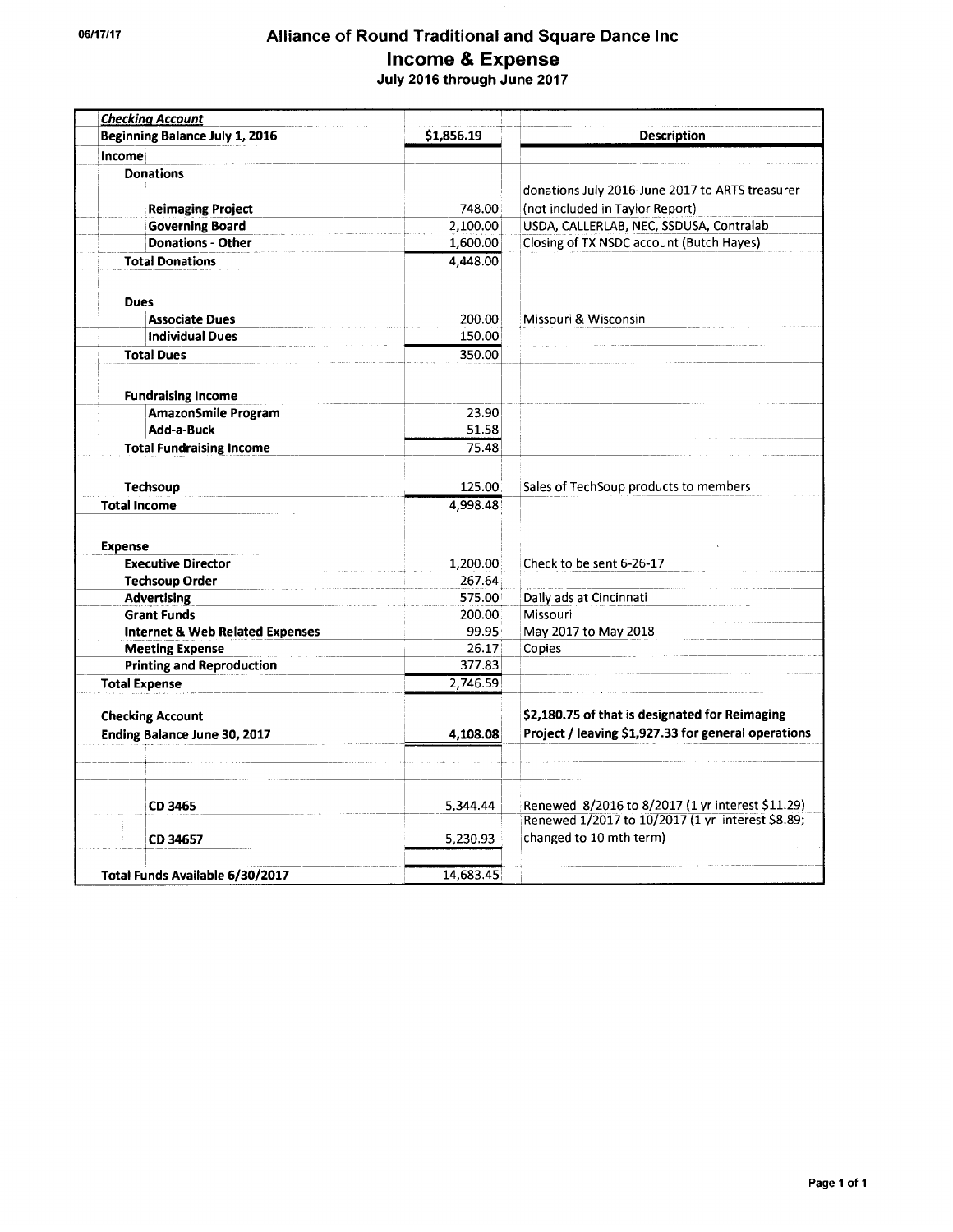#### Alliance of Round Traditional and Square Dance Inc **Check Detail** July 2016 through June 2017

 $\sim$ 

|              | Type         | Num  | Date       | Name                            | Item | <b>Account</b>                  | <b>Paid Amount</b> | <b>Original Amount</b> |
|--------------|--------------|------|------------|---------------------------------|------|---------------------------------|--------------------|------------------------|
|              | Check        | DC   | 07/01/2016 | <b>Uniquest</b>                 |      | <b>Bank of America Checking</b> |                    | $-26.17$               |
|              |              |      |            |                                 |      | <b>Meeting Expense</b>          | $-26.17$           | 26.17                  |
| <b>TOTAL</b> |              |      |            |                                 |      |                                 | $-26.17$           | 26.17                  |
|              | Check        | DC   | 08/10/2016 | Techsoup                        |      | <b>Bank of America Checking</b> |                    | $-185.00$              |
|              |              |      |            |                                 |      | Techsoup Order                  | $-185.00$          | 185.00                 |
| TOTAL        |              |      |            |                                 |      |                                 | $-185.00$          | 185.00                 |
|              | Check        | DC   | 09/02/2016 | <b>USPS</b>                     |      | <b>Bank of America Checking</b> |                    | $-2.64$                |
|              |              |      |            |                                 |      | Techsoup Order                  | $-2.64$            | 2.64                   |
| TOTAL        |              |      |            |                                 |      |                                 | $-2.64$            | 2.64                   |
|              | Check        | DC   | 03/10/2017 | Techsoup                        |      | <b>Bank of America Checking</b> |                    | -80.00                 |
|              |              |      |            |                                 |      | Techsoup Order                  | $-80.00$           | 80.00                  |
| <b>TOTAL</b> |              |      |            |                                 |      |                                 | $-80.00$           | 80.00                  |
|              | <b>Check</b> | DC   | 05/22/2017 | <b>Deerfield Hosting</b>        |      | <b>Bank of America Checking</b> |                    | -99.95                 |
|              |              |      |            |                                 |      | Internet & Web Related Expenses | -99.95             | 99.95                  |
| <b>TOTAL</b> |              |      |            |                                 |      |                                 | -99.95             | 99.95                  |
|              | Check        | 1141 | 07/02/2016 | <b>Printing Unlimited</b>       |      | <b>Bank of America Checking</b> |                    | $-327.83$              |
|              |              |      |            |                                 |      | Printing and Reproduction       | $-327.83$          | 327.83                 |
| <b>TOTAL</b> |              |      |            |                                 |      |                                 | $-327.83$          | 327.83                 |
|              | Check        | 1142 | 07/02/2016 | Maczko, Jim                     |      | <b>Bank of America Checking</b> |                    | $-50.00$               |
|              |              |      |            |                                 |      | Printing and Reproduction       | $-50.00$           | 50.00                  |
| <b>TOTAL</b> |              |      |            |                                 |      |                                 | $-50.00$           | 50.00                  |
|              | Check        | 1143 | 12/29/2016 | Missouri Fed. Sq/Rd Dance Clubs |      | <b>Bank of America Checking</b> |                    | $-200.00$              |
|              |              |      |            |                                 |      | <b>Grant Funds</b>              | $-200.00$          | 200.00                 |
| <b>TOTAL</b> |              |      |            |                                 |      |                                 | $-200.00$          | 200.00                 |
|              | <b>Check</b> | 1144 | 02/13/2017 | 66th NSDC                       |      | <b>Bank of America Checking</b> |                    | $-575.00$              |
|              |              |      |            |                                 |      | Advertising                     | $-575.00$          | 575.00                 |
| <b>TOTAL</b> |              |      |            |                                 |      |                                 | $-575.00$          | 575.00                 |
|              | Check        | 1145 | 06/25/2017 | Reed, Jerry                     |      | <b>Bank of America Checking</b> |                    | -1,200.00              |
|              |              |      |            |                                 |      | <b>Executive Director</b>       | $-1,200.00$        | 1,200.00               |
| <b>TOTAL</b> |              |      |            |                                 |      |                                 | $-1,200.00$        | 1,200.00               |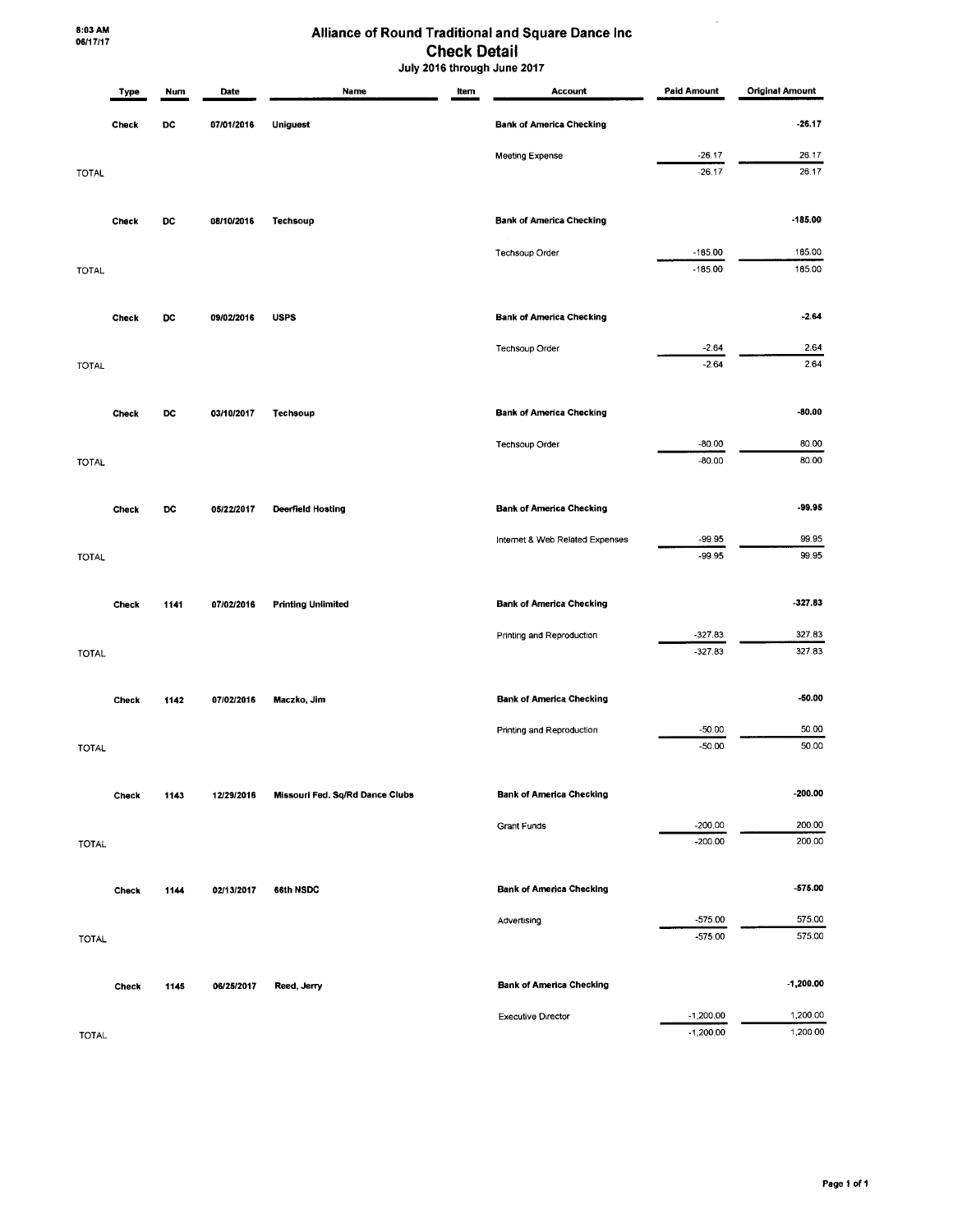8:05 AM<br>06/17/17

## Alliance of Round Traditional and Square Dance Inc **Deposit Detail**

|              | <b>Type</b>    | Num | Date       | July 2016 through June 2017<br>Name      | Account                         | Amount      |
|--------------|----------------|-----|------------|------------------------------------------|---------------------------------|-------------|
|              | <b>Deposit</b> |     | 07/05/2016 |                                          | <b>Bank of America Checking</b> | 3,150.00    |
|              |                |     |            | <b>USDA</b>                              | Governing Board                 | $-500.00$   |
|              |                |     |            | CALLERLAB                                | Governing Board                 | $-500.00$   |
|              |                |     |            | National Executive Committee             | Governing Board                 | $-500.00$   |
|              |                |     |            | <b>Texas NSDC</b>                        | Donations                       | $-1,600.00$ |
|              |                |     |            | Taylor, Jim & Judy                       | Individual Dues                 | $-50.00$    |
| TOTAL        |                |     |            |                                          |                                 | $-3,150.00$ |
|              | <b>Deposit</b> |     | 07/07/2016 |                                          | <b>Bank of America Checking</b> | 50.00       |
|              |                |     |            |                                          |                                 | $-50.00$    |
|              |                |     |            | Selfors, Ron & Marie                     | <b>Individual Dues</b>          | $-50.00$    |
| TOTAL        |                |     |            |                                          |                                 |             |
|              | <b>Deposit</b> |     | 07/08/2016 |                                          | <b>Bank of America Checking</b> | 500.00      |
|              |                |     |            | Reed, Jerry & Del                        | Reimaging Project               | $-500.00$   |
| <b>TOTAL</b> |                |     |            |                                          |                                 | $-500.00$   |
|              |                |     |            |                                          |                                 |             |
|              | <b>Deposit</b> |     | 08/15/2016 |                                          | <b>Bank of America Checking</b> | 7.60        |
|              |                |     |            | AmazonSmile Foundation                   | AmazonSmile Program             | $-7.60$     |
| <b>TOTAL</b> |                |     |            |                                          |                                 | $-7.60$     |
|              | Deposit        |     | 08/30/2016 |                                          | <b>Bank of America Checking</b> | 60.00       |
|              |                |     |            |                                          |                                 |             |
|              |                |     |            | Thompson, Arbell                         | Techsoup                        | $-60.00$    |
| <b>TOTAL</b> |                |     |            |                                          |                                 | $-60.00$    |
|              |                |     |            |                                          |                                 |             |
|              | Deposit        |     | 08/30/2016 |                                          | <b>Bank of America Checking</b> | 100.00      |
|              |                |     |            |                                          | <b>Associate Dues</b>           | $-100.00$   |
|              |                |     |            | Missouri Federation of Sq/Rd Dance Clubs |                                 | $-100.00$   |
| <b>TOTAL</b> |                |     |            |                                          |                                 |             |
|              | <b>Deposit</b> |     | 08/30/2016 |                                          | <b>Bank of America Checking</b> | 500.00      |
|              |                |     |            |                                          |                                 | $-500.00$   |
|              |                |     |            | Single Square Dancers USA                | Governing Board                 | $-500.00$   |
| <b>TOTAL</b> |                |     |            |                                          |                                 |             |
|              | <b>Deposit</b> |     | 09/15/2016 |                                          | <b>Bank of America Checking</b> | 100.00      |
|              |                |     |            |                                          | Governing Board                 | $-100.00$   |
|              |                |     |            | CONTRALAB                                |                                 | $-100.00$   |
| <b>TOTAL</b> |                |     |            |                                          |                                 |             |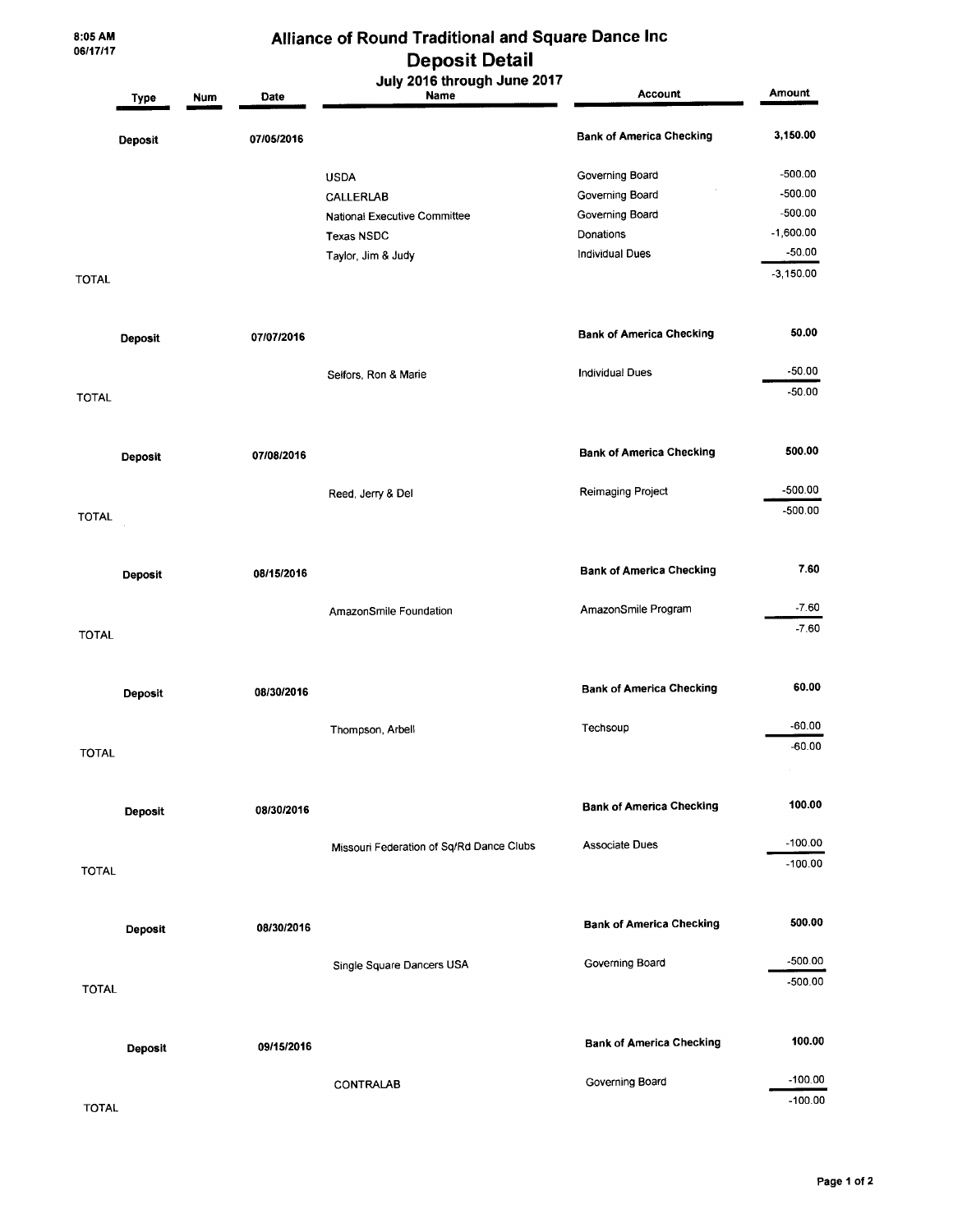8:05 AM<br>06/17/17

## Alliance of Round Traditional and Square Dance Inc **Deposit Detail**

|              | Type           | <b>Num</b><br>Date | Deposit Detail<br>July 2016 through June 2017<br><b>Name</b> | <b>Account</b>                  | <b>Amount</b>          |
|--------------|----------------|--------------------|--------------------------------------------------------------|---------------------------------|------------------------|
|              | <b>Deposit</b> | 11/07/2016         |                                                              | <b>Bank of America Checking</b> | 6.82                   |
| <b>TOTAL</b> |                |                    | AmazonSmile Foundation                                       | AmazonSmile Program             | $-6.82$<br>$-6.82$     |
|              | <b>Deposit</b> | 12/06/2016         |                                                              | <b>Bank of America Checking</b> | 198.00                 |
| <b>TOTAL</b> |                |                    | CALLERLAB                                                    | Reimaging Project               | $-198.00$<br>$-198.00$ |
|              | Deposit        | 01/31/2017         |                                                              | <b>Bank of America Checking</b> | 101.58                 |
|              |                |                    | Smith, Roger & April                                         | Reimaging Project               | $-50.00$               |
|              |                |                    | Missouri Federation of Sq/Rd Dance Clubs                     | Add-a-Buck                      | $-51.58$               |
| <b>TOTAL</b> |                |                    |                                                              |                                 | $-101.58$              |
|              | <b>Deposit</b> | 02/06/2017         |                                                              | <b>Bank of America Checking</b> | 9.48                   |
|              |                |                    | AmazonSmile Foundation                                       | AmazonSmile Program             | $-9.48$                |
| <b>TOTAL</b> |                |                    |                                                              |                                 | $-9.48$                |
|              | <b>Deposit</b> | 04/24/2017         |                                                              | <b>Bank of America Checking</b> | 150.00                 |
|              |                |                    | Wisconsin Sq/Dn Convention Corp.                             | <b>Associate Dues</b>           | $-100.00$              |
|              |                |                    | Gotta, Roy & Betsy                                           | <b>Individual Dues</b>          | $-50.00$               |
| <b>TOTAL</b> |                |                    |                                                              |                                 | $-150.00$              |
|              | <b>Deposit</b> | 04/27/2017         |                                                              | <b>Bank of America Checking</b> | 65.00                  |
|              |                |                    | Christensen, Steve                                           | Techsoup                        | $-45.00$               |
|              |                |                    | Goucher, Carolyn                                             | Techsoup                        | $-20.00$               |
| <b>TOTAL</b> |                |                    |                                                              |                                 | $-65.00$               |

**TOTAL**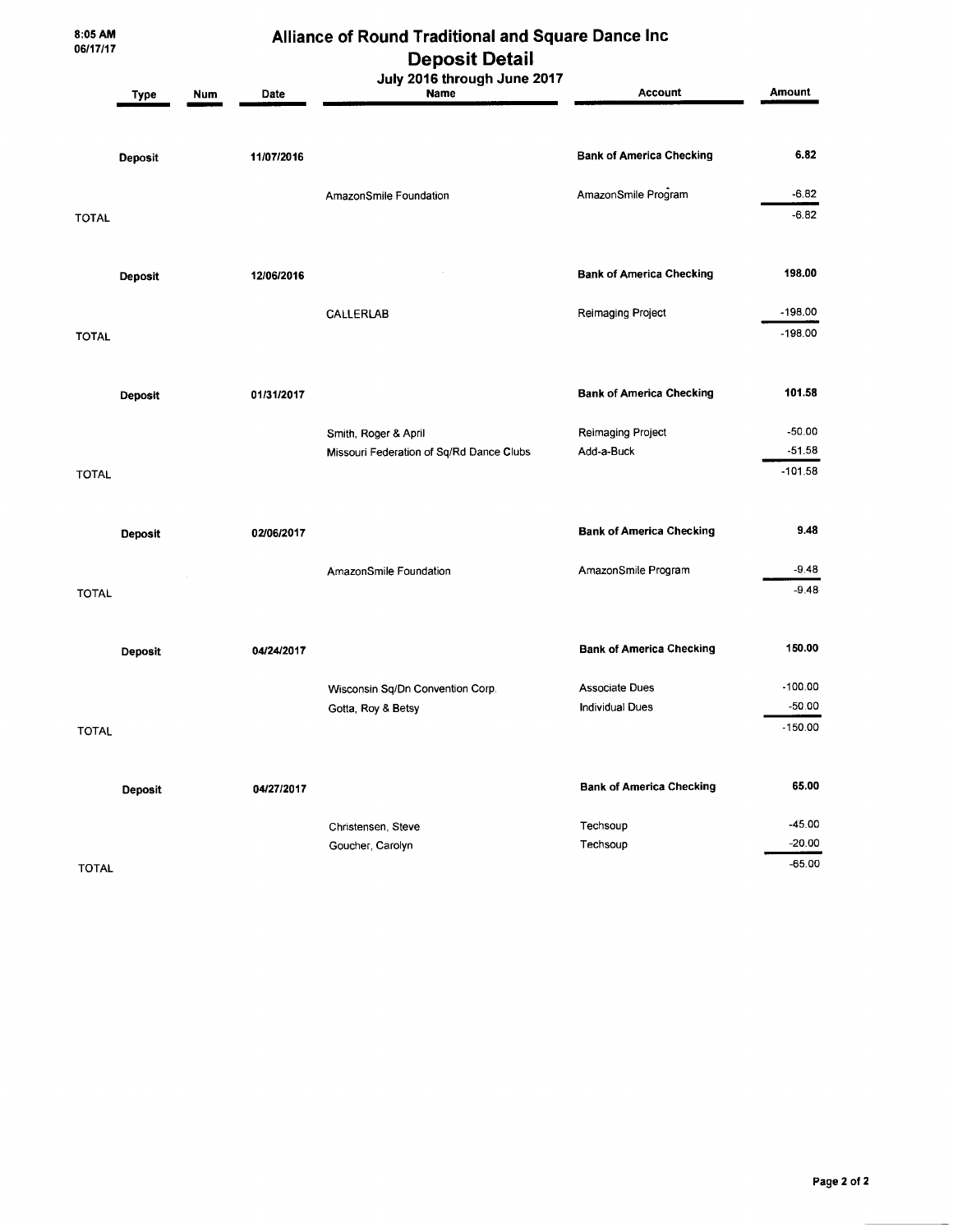June 17, 2017

## Alliance of Round Traditional and Square Dance Inc Executive Board Donation Report

|                                        | Type               | Date                     | Num          | Memo                                                                                        | Account                                | Amount             |
|----------------------------------------|--------------------|--------------------------|--------------|---------------------------------------------------------------------------------------------|----------------------------------------|--------------------|
| All Join Hands Foundation              | Deposit            | 07/13/2009               | 1145         | Donation All Join Hands                                                                     | Governing Board                        | 100.00             |
| Total All Join Hands Foundation        |                    |                          |              |                                                                                             |                                        | 100.00             |
| CALLERLAB                              |                    |                          |              |                                                                                             |                                        |                    |
|                                        | Deposit            | 05/25/2004               |              | Donation - CALLERLAB 6-15-03                                                                | Governing Board                        | 500.00             |
|                                        | Deposit            | 03/17/2010               | 3045         | Donation to video/web project                                                               | Governing Board                        | 2,000.00           |
|                                        | Deposit            | 08/24/2015               | 3988         | Sales of Reimaging products @ CALLERLAB bootl Reimaging Project                             |                                        | 255.00<br>500.00   |
|                                        | Deposit            | 07/05/2016               | 4211         | Board Donation / CALLERLAB<br>Sale of ARTS Reimaging items by CALLERLAB @ Reimaging Project | Governing Board                        | 198.00             |
| Total CALLERLAB                        | Deposit            | 12/06/2016               | 4289         |                                                                                             |                                        | 3,453.00           |
|                                        |                    |                          |              |                                                                                             |                                        |                    |
| CONTRALAB                              | Deposit            | 05/25/2004               |              | Donation CONTRALAB 6-15-03                                                                  | Governing Board                        | 100.00             |
|                                        | Deposit            | 10/27/2004               | 188          | Donation Contralab                                                                          | Governing Board                        | 100.00             |
|                                        | Deposit            | 10/21/2005               | 201          | Donation - CONTRALAB                                                                        | Governing Board                        | 100.00             |
|                                        | Deposit            | 09/15/2016               | 1512         | Board donation / Contralab                                                                  | Governing Board                        | 100.00             |
| Total CONTRALAB                        |                    |                          |              |                                                                                             |                                        | 400.00             |
| <b>IAGSDC</b>                          |                    |                          |              |                                                                                             |                                        | 350.00             |
| Total IAGSDC                           | Deposit            | 05/25/2004               |              | Donation IAGSDC 3-24-04                                                                     | Governing Board                        | 350.00             |
|                                        |                    |                          |              |                                                                                             |                                        |                    |
| Nat'l Square Dance Campers Assoc       | Deposit            | 03/03/2005               | 9054         | Donation - NSDCA                                                                            | Governing Board                        | 100.00             |
|                                        | Deposit            | 09/16/2008               | 8815         | Donation - NSDCA (video)                                                                    | Video/Web project                      | 100.00             |
| Total Nat'l Square Dance Campers Assoc |                    |                          |              |                                                                                             |                                        | 200.00             |
| <b>National Executive Committee</b>    |                    |                          |              |                                                                                             |                                        |                    |
|                                        | Deposit            | 07/06/2005               | 773          | Donation - NEC                                                                              | Governing Board                        | 500.00             |
|                                        | Deposit            | 07/09/2007               | 1137         | <b>NEC</b> donation                                                                         | Governing Board                        | 500.00             |
|                                        | Deposit            | 07/01/2008               | 1108         | Donation NEC                                                                                | Governing Board                        | 250.00             |
|                                        | Deposit            | 07/10/2009               | 1211         | NEC donation                                                                                | Governing Board<br>Governing Board     | 250.00<br>500.00   |
|                                        | Deposit            | 04/20/2011               | 1133<br>1445 | <b>NEC Donation</b><br>Nat'l Exec Committee donation                                        | Governing Board                        | 500.00             |
|                                        | Deposit            | 06/20/2013<br>08/17/2013 |              | <b>NEC Donation</b>                                                                         | Governing Board                        | 500.00             |
|                                        | Deposit<br>Deposit | 07/01/2014               | 1449         | Governing Board Donation / NEC                                                              | Governing Board                        | 500.00             |
|                                        | Deposit            | 07/05/2016               | 1572         | Board Donation/ NEC                                                                         | Governing Board                        | 500.00             |
| Total National Executive Committee     |                    |                          |              |                                                                                             |                                        | 4,000.00           |
| ROUND-A-LAB                            |                    |                          |              |                                                                                             |                                        |                    |
|                                        | Deposit            | 05/25/2004               |              | Donation ROUNDALAB 2-21-04                                                                  | Governing Board                        | 350.00             |
| Total ROUND-A-LAB                      |                    |                          |              |                                                                                             |                                        | 350.00             |
| Single Square Dancers USA              |                    |                          |              |                                                                                             |                                        |                    |
|                                        | Deposit            | 05/25/2004               |              | Donation SSDUSA 10-23-03                                                                    | Governing Board                        | 250.00             |
|                                        | Deposit            | 02/23/2009               | 1007         | SSDUSA donaton to web/video project                                                         | Video/Web project                      | 2,000.00           |
| Total Single Square Dancers USA        | Deposit            | 08/30/2016               | 1023         | Board donation / SSDUSA                                                                     | Governing Board                        | 500.00<br>2,750.00 |
|                                        |                    |                          |              |                                                                                             |                                        |                    |
| Universal Round Dance Council          | Deposit            | 05/25/2004               |              | Donation URDC 4-15-04                                                                       | Governing Board                        | 350.00             |
| Total Universal Round Dance Council    |                    |                          |              |                                                                                             |                                        | 350.00             |
| <b>USA West Policy Board Assoc.</b>    |                    |                          |              |                                                                                             |                                        |                    |
|                                        | Deposit            | 05/25/2004               |              | Donation USA WEST 12-10-03                                                                  | Governing Board                        | 250.00<br>250.00   |
|                                        | Deposit            | 03/31/2005               | 513          | Donation - USA West Policy Board                                                            | Governing Board                        | 1,000.00           |
|                                        | Deposit            | 09/16/2008               | 524          | Donation USA West<br>Donation / Reimaging Project                                           | Video/Web project<br>Reimaging Project | 1,000.00           |
| Total USA West Policy Board Assoc.     | Deposit            | 04/02/2015               | 547          |                                                                                             |                                        | 2,500.00           |
|                                        |                    |                          |              |                                                                                             |                                        |                    |
| <b>USDA</b>                            | Deposit            | 05/25/2004               |              | Donation USDA 2-18-04                                                                       | Governing Board                        | 1,000.00           |
|                                        | Deposit            | 03/03/2005               | 1041         | Donation - USDA                                                                             | Governing Board                        | 750.00<br>500.00   |
|                                        | Deposit            | 07/31/2006               | 115          | Donation - USDA                                                                             | Governing Board<br>Governing Board     | 500.00             |
|                                        | Deposit            | 11/08/2007               | 1009         | <b>USDA</b> donation                                                                        | Governing Board                        | 500.00             |
|                                        | Deposit            | 07/01/2006               | 1050<br>1108 | <b>USDA</b> Donation<br>USDA donation                                                       | Governing Board                        | 1,000.00           |
|                                        | Deposit            | 07/10/2009<br>07/30/2010 | 1148         | <b>USDA</b> Donation                                                                        | Governing Board                        | 500.00             |
|                                        | Deposit<br>Deposit | 09/30/2011               |              | USDA donation                                                                               | Governing Board                        | 500.00             |
|                                        | Deposit            | 06/22/2012               | 182          | <b>USDA</b> Donation                                                                        | Governing Board                        | 500.00             |
|                                        | Deposit            | 08/17/2013               |              | <b>USDA Donation</b>                                                                        | Governing Board                        | 500.00             |
|                                        | Deposit            | 07/01/2014               | 230          | Governing Board Donation / USDA                                                             | Governing Board                        | 500.00             |
|                                        | Deposit            | 07/15/2015               | 241          | United Sq/Dn America Board Donation                                                         | Governing Board                        | 500.00             |
|                                        | Deposit            | 07/05/2016               | 0257         | Board Donation / USDA                                                                       | Governing Board                        | 500.00             |
| <b>Total USDA</b>                      |                    |                          |              |                                                                                             |                                        | 7,750.00           |

**TOTAL** 

Page 1 of 1

 $22,203.00$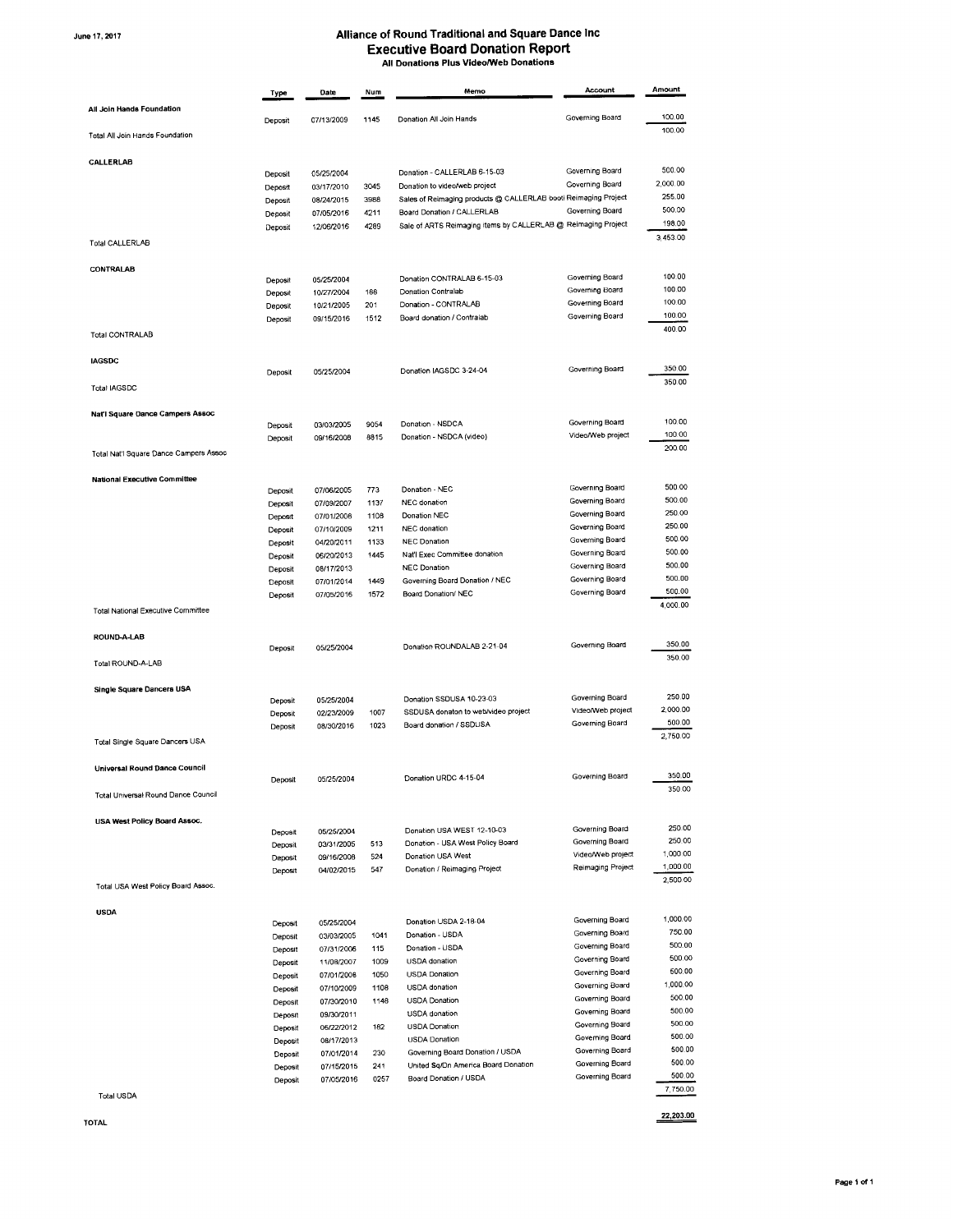# Alliance of Round Traditional and Square Dance Inc<br>Income and Expense Detail<br>April 2015 through June 2017

|                                | Type    | Date       | Name                         | Memo                                                                   | <b>Amount</b> |
|--------------------------------|---------|------------|------------------------------|------------------------------------------------------------------------|---------------|
| Income                         |         |            |                              |                                                                        |               |
| Donations                      |         |            |                              |                                                                        |               |
| <b>Reimaging Project</b>       |         |            |                              |                                                                        |               |
|                                | Deposit | 04/02/2015 | USA West Policy Board Assoc. | Donation / Reimaging Project                                           | 1.000.00      |
|                                | Deposit | 04/13/2015 | <b>CALLERLAB Foundation</b>  | Donation / Reimaging Project                                           | 500.00        |
|                                | Deposit | 05/12/2015 | Jones, Jon/Deborah           | Reimaging Project                                                      | 20.00         |
|                                | Deposit | 06/01/2015 | Patton, Gardner/Diana        | Reimaging Project                                                      | 20.00         |
|                                | Deposit | 06/01/2015 | Patton, Gardner/Diana        | Reimaging Project                                                      | 6.00          |
|                                | Deposit | 06/15/2015 | Jones, Jon/Deborah           | Reimaging Project                                                      | 50.00         |
|                                | Deposit | 07/15/2015 |                              | Colorado State Square Dance Associ Colorado Sq/Dn Assoc / Reimaging P  | 100.00        |
|                                | Deposit | 07/15/2015 | Matsko, Mike                 | Reimaging Project / Matsko                                             | 10.00         |
|                                | Deposit | 07/15/2015 | Baker, Jack                  | Reimaging Project / Baker                                              | 10.00         |
|                                | Deposit | 07/15/2015 | Kidwell, Jim & Pam           | Reimaging Project / Kidwell                                            | 10.00         |
|                                | Deposit | 07/15/2015 | Reed, Jerry & Del            | Reimaging Project / Reed                                               | 10.00         |
|                                | Deposit | 07/15/2015 | Vanderminden, Wm             | Reimaging Project / Vanderminden                                       | 10.00         |
|                                | Deposit | 07/15/2015 | Inglis, Pat                  | Reimaging Project / Inglis                                             | 10.00         |
|                                | Deposit | 07/15/2015 | Crisel, Larry                | Reimaging Project / Crisel                                             | 10.00         |
|                                | Deposit | 07/15/2015 | Taylor, Jim & Judy           | Reimaging Project / Taylor                                             | 50.00         |
|                                | Deposit | 07/15/2015 |                              | Cash / Sales from Jim Taylor / Reima                                   | 123.30        |
|                                | Deposit | 07/15/2015 |                              | Cash / Betsy Gotta / Reimaging Proje                                   | 2.00          |
|                                | Deposit | 07/24/2015 |                              | Missouri Federation of Sq/Rd Dance I Missouri Fed / Reimagaing Project | 100.00        |
|                                | Deposit | 07/24/2015 | Patton, Gardner/Diana        | Reimaging Project / Patton / Stickers                                  | 31.00         |
|                                |         | 07/24/2015 | Scadova, Donald              | Donation / Reimaging Project / Scadc                                   | 50.00         |
|                                | Deposit | 07/29/2015 | 60th Nat'l SDC               | Reimaging Project / 60th NSDC Dona                                     | 250.00        |
|                                | Deposit |            | CALLERLAB                    | Sales of Reimaging products @ CALI                                     | 255.00        |
|                                | Deposit | 08/24/2015 |                              | Reimburse postage / Pins                                               | 26.50         |
|                                | Deposit | 09/05/2015 | Burr, Walter                 | Pins & Stickers                                                        | 16.95         |
|                                | Deposit | 09/05/2015 | Hoover, Robert               | Reimaging items                                                        | 12.00         |
|                                | Deposit | 09/05/2015 | Boissanneau, Tina            | Donation / Reimaging / Reed                                            | 500.00        |
|                                | Deposit | 07/08/2016 | Reed, Jerry & Del            | Sale of ARTS Reimaging items by CA                                     | 198.00        |
|                                | Deposit | 12/06/2016 | CALLERLAB                    |                                                                        | 50.00         |
|                                | Deposit | 01/31/2017 | Smith, Roger & April         | Reimaging donation/ Roger Smith                                        |               |
| <b>Total Reimaging Project</b> |         |            |                              |                                                                        | 3,430.75      |
| <b>Total Donations</b>         |         |            |                              |                                                                        | 3.430.75      |
| Total income                   |         |            |                              |                                                                        | 3.430.75      |
| Expense                        |         |            |                              |                                                                        |               |
| <b>Reimaging Project</b>       |         |            |                              |                                                                        |               |
|                                | Check   | 05/12/2015 | Taylor, James                | Reimaging Project                                                      | 500.00        |
|                                | Check   | 07/22/2015 | Margheim, M.                 | Email Marketing Campaign / Reimagir                                    | 250.00        |
|                                | Check   | 08/10/2015 | Taylor, James                | Reimaging Project                                                      | 500.00        |
| <b>Total Reimaging Project</b> |         |            |                              |                                                                        | 1,250.00      |
| <b>Total Expense</b>           |         |            |                              |                                                                        | 1,250.00      |
| Net income                     |         |            |                              |                                                                        | 2,180.75      |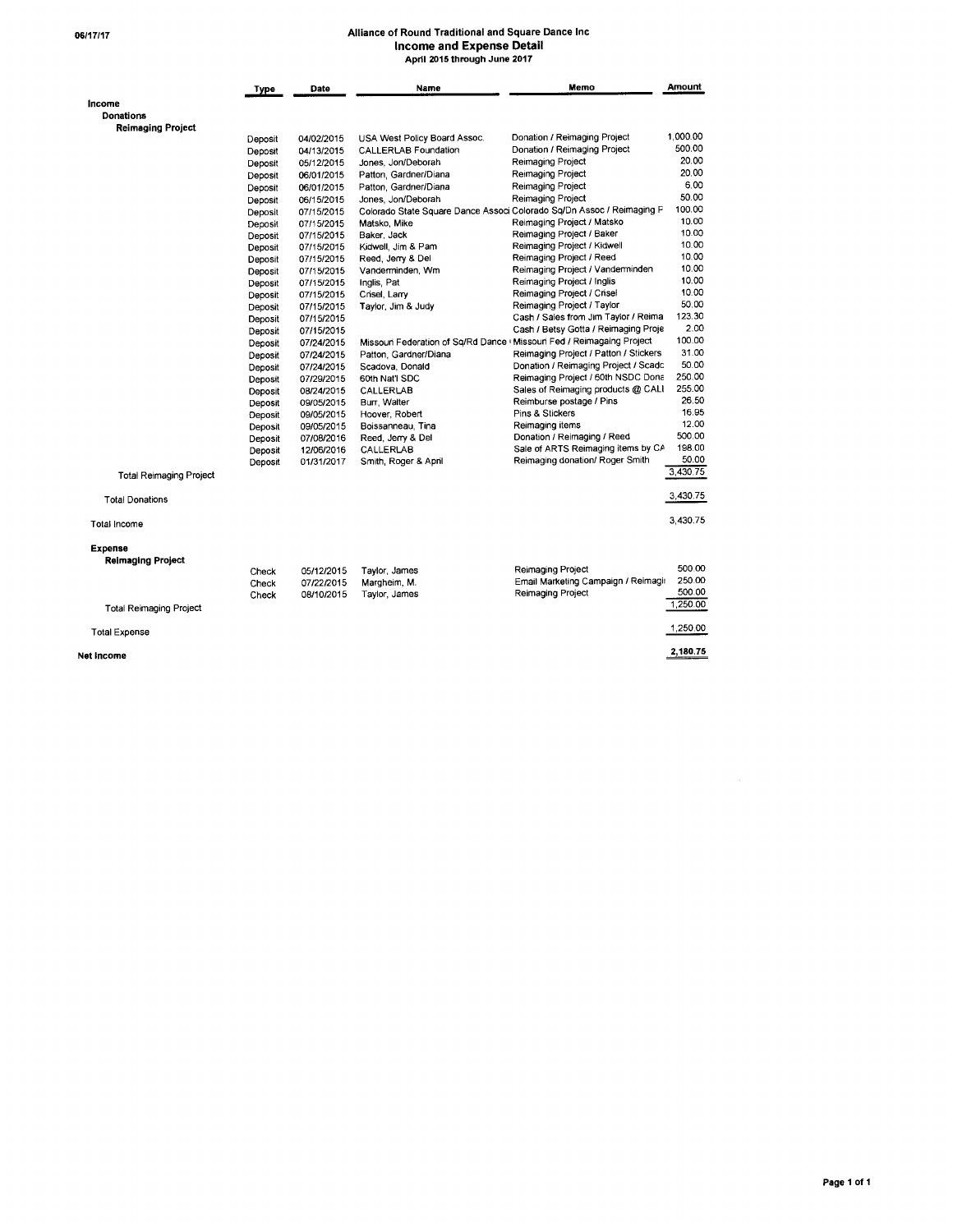## **June 2017 ARTS Meeting Agenda (Page 1 of 6) Attachment 2 ARTS LOGS**

ARTS Governing Board and Officers Actions July 2016 Thru June 2017

## **ARTS LOG 16-0713-001 (TechSoup S/W)**

Action completed as of 16-07-30. The purpose of this LOG is for the Board to review their need for software (S/W) to determine if they have a need for software to support their duties on the Board. Only two Board Members responded; Butch Hayes and Jim Maczko.

Jim Weber will take appropriate action as needed.

## **ARTS LOG 16-0723-001 (Re-Name \$100,000 Club)**

Action completed as of 16-08-18. The purpose of this LOG is for the ARTS Board to review, discuss, and vote on a proposal to rename the "\$100,000 Club" to "\$100 Club".

The result of this LOG was approval by the Board of the following MOTION: MOTION: Be It Resolved That: The name of the "\$100,000 Club" be changed to "\$100 Club."

## **ARTS LOG 16-0722-001 (Minutes 2016 ARTS Mtg)**

Action completed as 16-08-19. The purpose of this LOG is for the ARTS Board to review, discuss, and vote on the minutes of the 2016 ARTS meeting.

The result of this LOG was approval of the following MOTION by the ARTS Board: MOTION: Be It Resolved That: The minutes of the 2016 ARTS meeting held in Des Moines, IA on June 26, 2016 be approved.

## **ARTS LOG 16-0725-001 (World's Largest Sqr Dnc)**

Action completed as of 16-08-26. The purpose of this LOG is for the ARTS Board, Auxiliary Board Members, and others to discuss and provide comments regarding a proposal that The ARTS investigate the idea of the Guinness Book Of World Records certifying the "World's Largest Square Dance" during the 2018 National Square Dance Convention.

The result of this LOG was approval of the following MOTION by the ARTS Board:

MOTION: Be It Resolved That: The ARTS Board supports the idea of organizing an attempt to set a record with the Guinness Book of World records for the World's Largest Square Dance during the 67th National Square Dance Convention in Kansas City, MO.

(NOTE - The record at the time the proposal was submitted to the Board was 800 dancers. Since that time a new record was set by a group in Riverside, California. The new record is 1040 dancers. The next step is to get approval and support from the 67th NSDC and to publicize this effort)

Page 19 of 24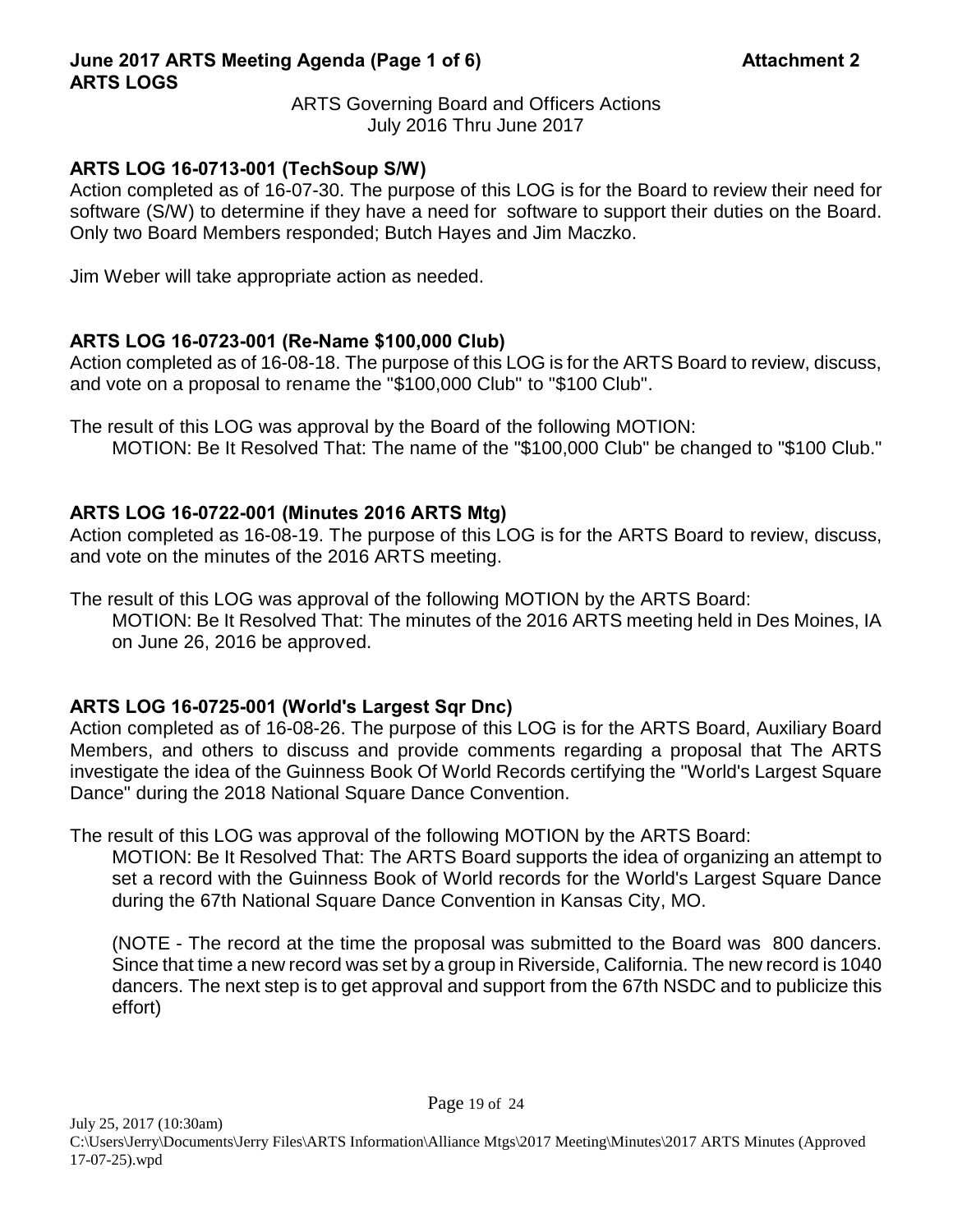## **ARTS LOG 16-0804-001 (Aug 2016 Newsletter)**

Action completed as of 16-08-30. The purpose of this LOG is for the ARTS Officers to review, discuss, and vote on the August 2016 issue of the ARTS Newsletter

The result of this LOG was approval of the following MOTION by the ARTS Officers: MOTION: Be It Resolved That: The August 2016 issue of the ARTS newsletter be approved.

(NOTE - The Executive Director changed the Issue month to September)

## **ARTS LOG 16-1005-001 (New Dancer Class Grants)**

Action completed as of 16-12-14. The purpose of this LOG is for the ARTS Board to review, discuss, and vote on a proposal to establish a fund to provide financial assistance to clubs which need the money to promote a new dancer class.

The result of this LOG was that the following MOTION was *NOT APPROVED* by the ARTS Board: MOTION: Be It Resolved That: A grant program to provide financial assistance to clubs which need money to promote a new dancer class be established. The fund will be established in the amount of \$1,500. Grants in the amount of \$100.00 will be provided as approved by the ARTS Officers based on an application submitted by the club.

## **ARTS LOG 16-1214-001 (Assistant EX Dir)**

Action completed as of 17-01-01. The purpose of this LOG was for the ARTS Board to provide input regarding nominations for a person to assume the position of Assistant Executive Director.

The result of this LOG was that there were *NO nominees* for the position of Assistant Executive Director. The Executive Director sent a "job announcement" to our mailing list.

If there had been any applicants for the position, applications will be reviewed and applicants will be interviewed, as appropriate. Final approval of an applicant will be accomplished by the Board.

## **ARTS LOG 16-1213-001 (Dec 2017 Newsletter)**

Action completed as of 16-12-27. The purpose of this LOG is for the ARTS Officers to review and vote on the December 2017 issue of the ARTS newsletter.

The result of this LOG was approval of the following MOTION by the ARTS Officers: MOTION: Be It Resolved That: The December 2016 issue of the ARTS newsletter be approved.

Page 20 of 24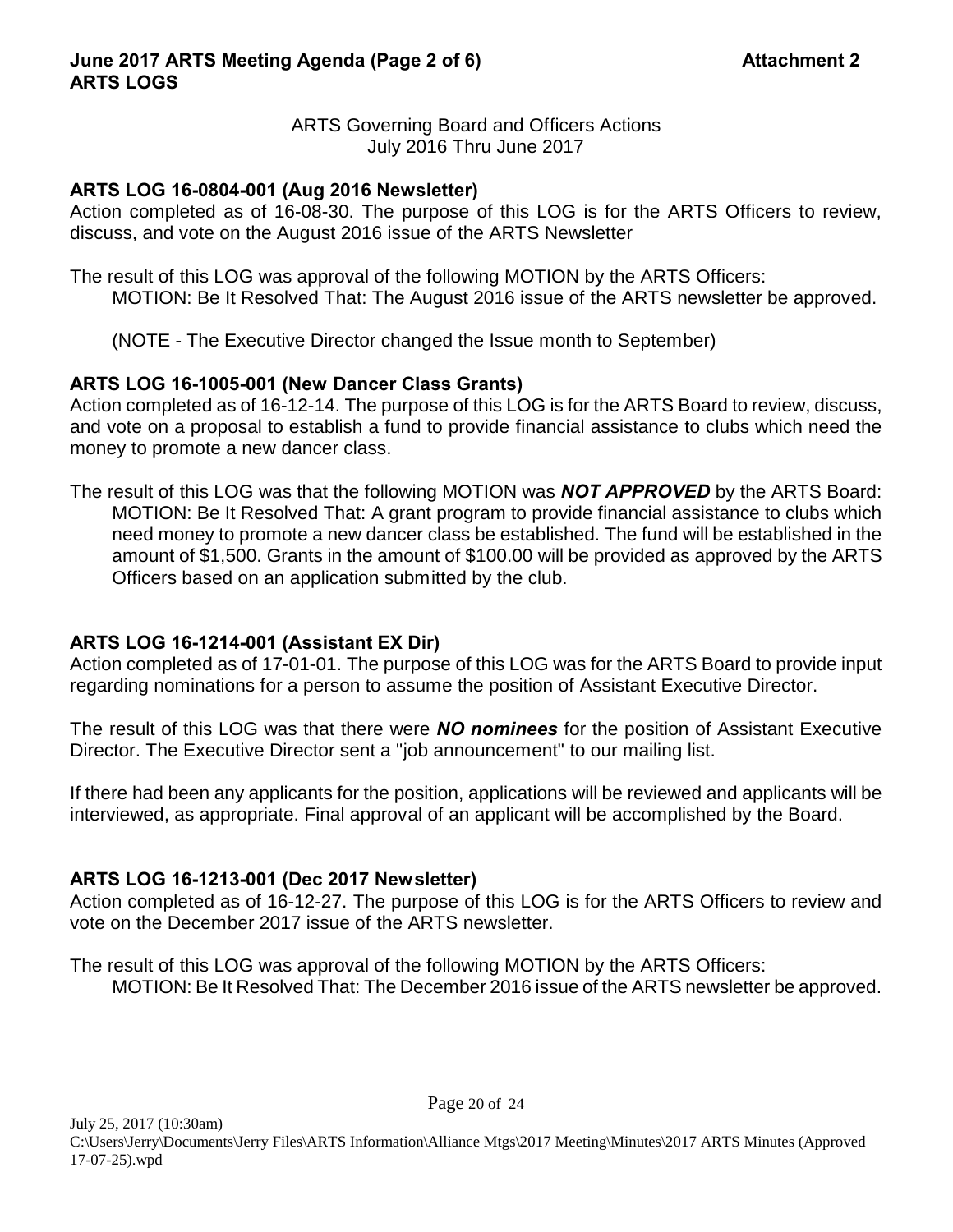## **ARTS LOG 16-14001 (Grant Req MO NW Dist)**

Action completed as of 16-06-05. The purpose of this ARTS LOG is for the ARTS Officers to review, discuss, and vote on a grant application from the NW District for Missouri Federation of Square and Round Dance Clubs.

The result of this LOG was approval of the following MOTION by the ARTS Officers:

MOTION: Be It Resolved That: The application for an Educational Grant from the NW District for Missouri Federation of Square and Round Dance Clubs to help with the expenses for an educational event in October 2016 be approved.

## **ARTS LOG 17-0209-001 (World's Largest SD - 2018 -67th NSDC)**

Action completed as of 17-02-19. The purpose of this LOG is for the ARTS Board and Auxiliary Board Members to nominate someone to represent The ARTS while working with the 67th NSDC committee on the project to set the Guinness record for the World's Largest Square Dance.

Unfortunately, there were no comments nor suggestions in response to the request for action.

(NOTE - The Executive Director contacted the General Chairman of the 67th NSDC, Carl & Cindy Boone. They have agreed to take the lead for this project. The Executive Director has agreed to provide support as appropriate)

## **ARTS LOG 170404-001 (2017 ARTS Meeting Agenda)**

Action Completed as of 17-05-01. The purpose of this LOG is for the ARTS Board and others to provide input for the agenda for the 2017 ARTS meeting

(NOTE- The only response with an agenda item was from Kenneth Rowe. The information received has been provided to the Board. This issue will be on the agenda for the 2017 ARTS meeting)

Page 21 of 24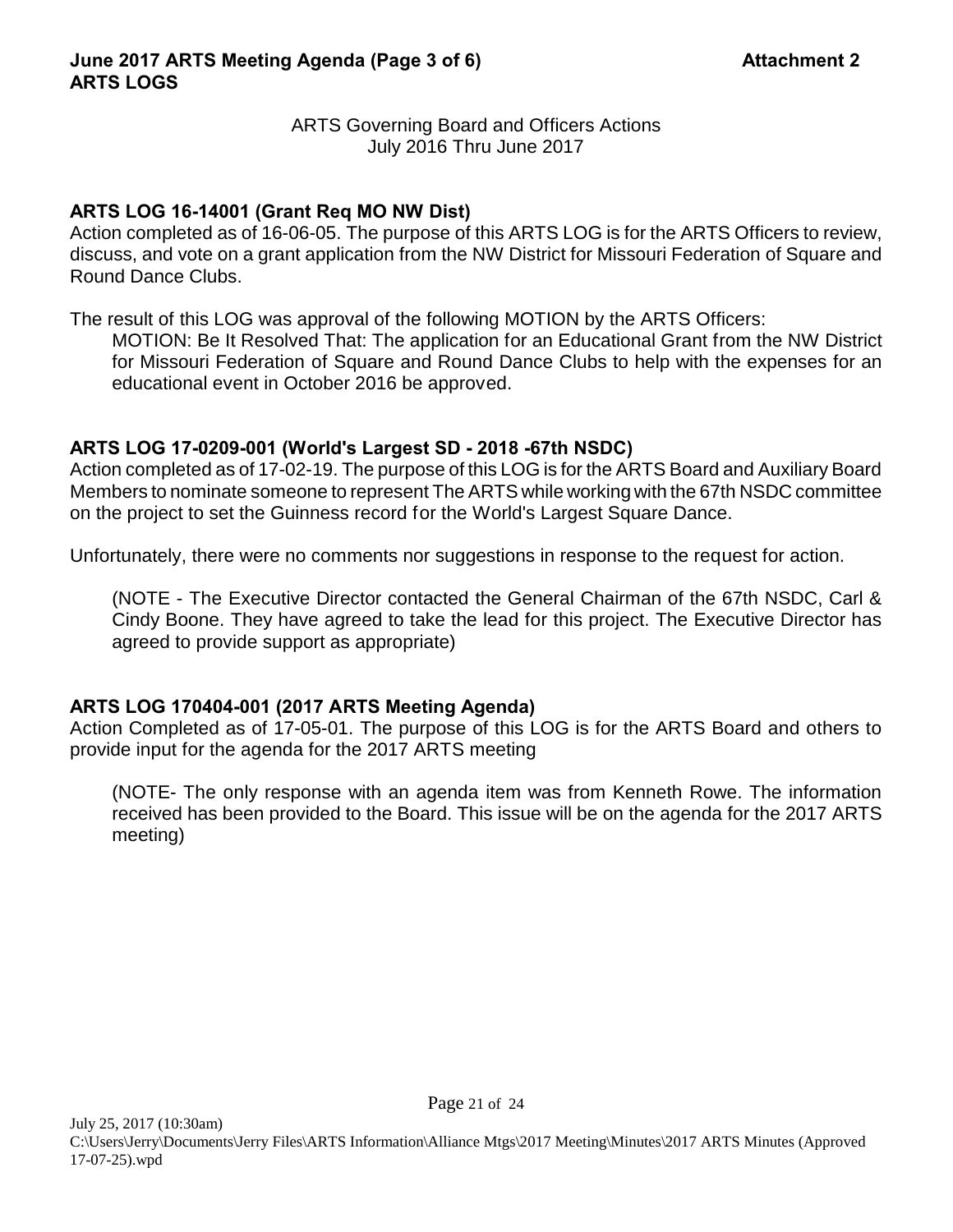## **ARTS LOG 17-0417-001 (Bylaws Change - Candidates for ARTS Officers)**

Action completed as of 17-04-25. The action completed was for PART only. The purpose of PART A - Is for the Board to review and VOTE on a proposal to suspend the rules to allow presentation and vote on a proposed Bylaws change regarding candidates for ARTS Officers.

The result of the VOTE on PART A was approval of the following MOTION:

MOTION - Be It Resolved That: The requirement to present a Bylaws change at one meeting then discuss and vote on the change at the next meeting be suspended for a proposed 2017 Bylaws change

(NOTE - PART B for ARTS LOG 17-0417-001 (Bylaws Change - Candidates for ARTS Officers) is CLOSED.

## **ARTS LOG 17-0425-001 (2017 Bylaws Change - Candidates for ARTS Officers)**

Action completed as of 17-05-05. The purpose of this LOG is for the ARTS Board to review and discuss a proposed change to the Bylaws which, if approved, will increase the pool of candidates to be elected as an ARTS Officer.

(NOTE- The following MOTION will be presented, discussed, and voted on during the 2017 ARTS meeting.

[begin MOTION]

Whereas it is recognized that an expanded pool of candidates for ARTS Officer positions is a good idea, and

Whereas persons elected to positions as ARTS Officers should have a deep understanding of and dedication to the dance activity,

Be It Resolved That Article IV - Officers, Section 2 - Nomination Procedure and Time of Elections, Subsection C be changed to read as follows:

"C. Any member representing one of the Governing Board organizations shall be eligible to hold office in the Corporation. Additionally, other dancers, callers, cuers, or other dance leaders, who are nominated by a Board member, shall be eligible to hold office in the Corporation. "

[end MOTION]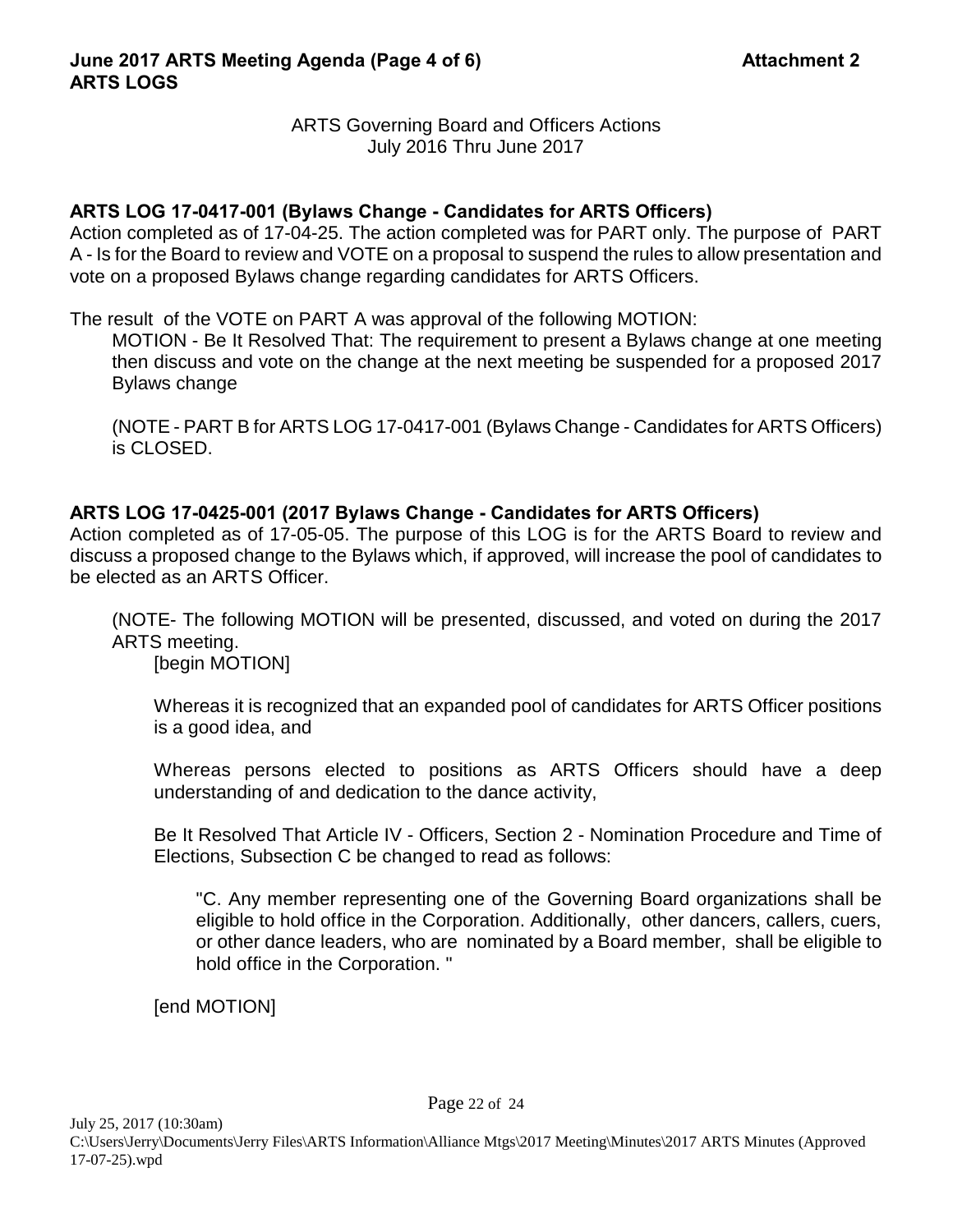## **ARTS LOG 17-0426-001 (May 2017 ARTS Newsletter)**

Action completed as of 17-05-10. The purpose of this LOG is for the Officers to review, discuss, and vote on the May 2017 ARTS Newsletter. This issue of the newsletter is attached in a PDF file.

The result of this LOG was approval of the following MOTION by the ARTS Officers: MOTION: Be It Resolved That: The May 2017 issue of the ARTS Newsletter be approved.

## **ARTS LOG 17-0523-001 (Amend Article XI - Amendment of Bylaws)**

Action completed as of 05-31-2017. The purpose of this LOG is for the Board to review and discuss a proposed change to Article XI of the Bylaws. The result of this LOG was approval by the Board to discuss and vote on the following MOTION to amend Article XI of the Bylaws:

The result of that LOG was general agreement with the concept of the proposed change. There was also general agreement that one month is too short a time for the email notification and discussion.

The Executive Director recommends that the time for email presentation to the Board be agreed to before discussion and vote on the base MOTION. Therefore, the following two options shall be discussed and voted on prior to discussion of the base MOTION.

A) OPTION 1 - MOTION - Be IT Resolved That: The time for email presentation shall be set at 45 days. **(MS Not carried/MSC)**

B) OPTION 2 - MOTION - Be IT Resolved That: The time for email presentation shall be set at 60 days. **(MS Not carried/MSC)**

After action has been completed on the above two OPTIONS, action will be taken on the following is the proposed BASE MOTION: